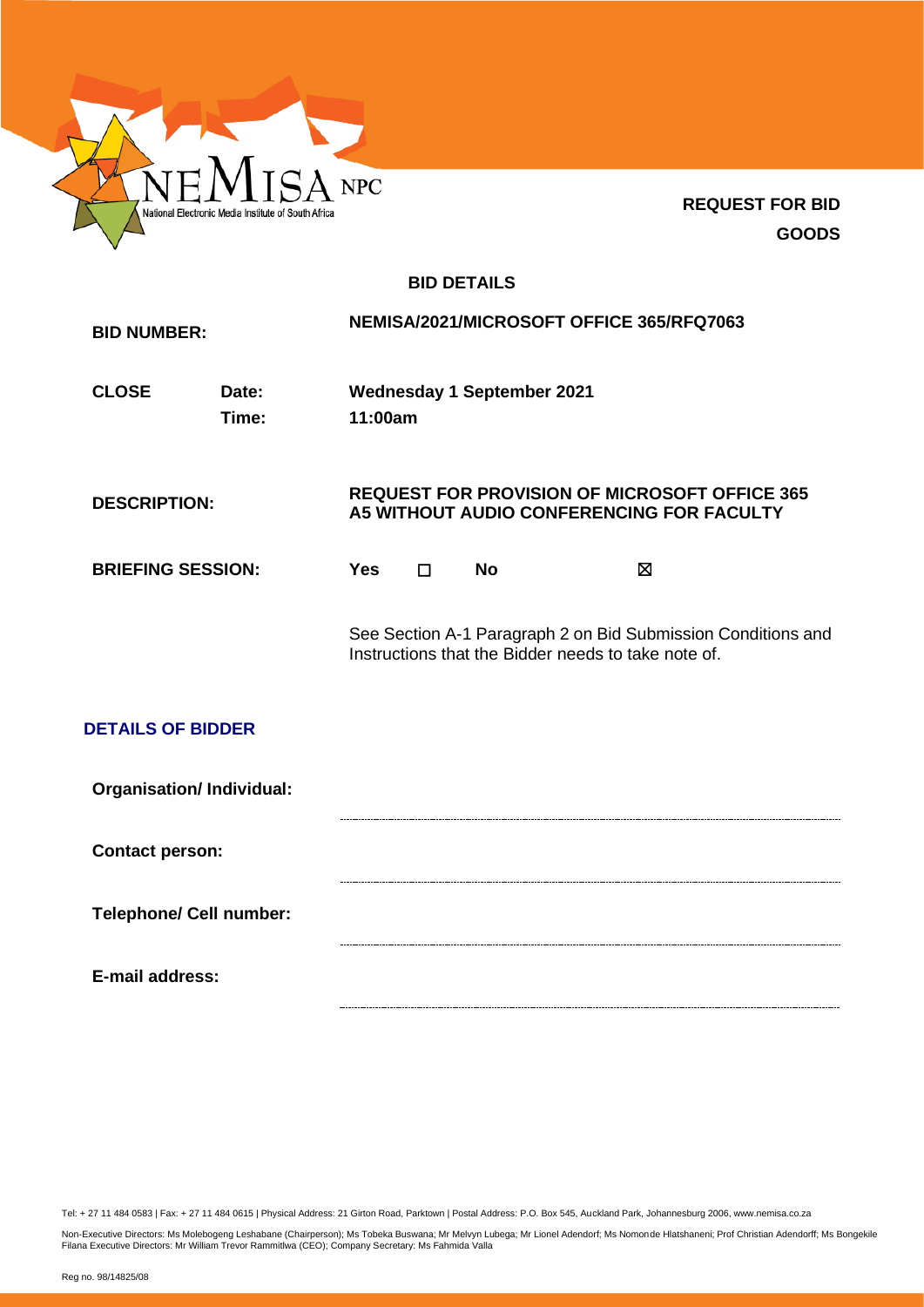Glossary

# **GLOSSARY**

| Award                | Conclusion of the procurement process and final notification to the effect to the<br>successful bidder                                                                                                                      |
|----------------------|-----------------------------------------------------------------------------------------------------------------------------------------------------------------------------------------------------------------------------|
| <b>B-BBEE</b>        | Broad-based Black Economic Empowerment in terms of the Broad-based Black<br>Economic Empowerment Act, 2003 (Act No. 53 of 2003) and the Codes of Good<br>Practice issued thereunder by the Department of Trade and Industry |
| <b>Bid</b>           | Written offer in a prescribed or stipulated form in response to an invitation by<br>NEMISA for the provision of goods, works or services                                                                                    |
| Contractor           | Organisation with whom NEMISA will conclude a contract and potential service<br>level agreement subsequent to the final award of the contract based on this<br><b>Request for Bid</b>                                       |
| dti                  | Department of Trade and Industry                                                                                                                                                                                            |
| <b>EME</b>           | Exempted Micro Enterprise in terms of the Codes of Good Practice                                                                                                                                                            |
| GCC                  | <b>General Conditions of Contract</b>                                                                                                                                                                                       |
| IP                   | <b>Intellectual Property</b>                                                                                                                                                                                                |
| <b>NEMISA</b>        | National Electronic Media Institute of South Africa (SOC) Ltd                                                                                                                                                               |
| <b>Original Bid</b>  | Original document signed in ink, or<br>Copy of original document signed in ink, or<br>Submitted Facsimile of original document signed in ink                                                                                |
| Originally certified | To comply with the principle of originally certified, a document must be both<br>stamped and signed in original ink by a commissioner of oaths.                                                                             |
| <b>SCM</b>           | Supply Chain Management                                                                                                                                                                                                     |
| <b>SLA</b>           | Service Level Agreement                                                                                                                                                                                                     |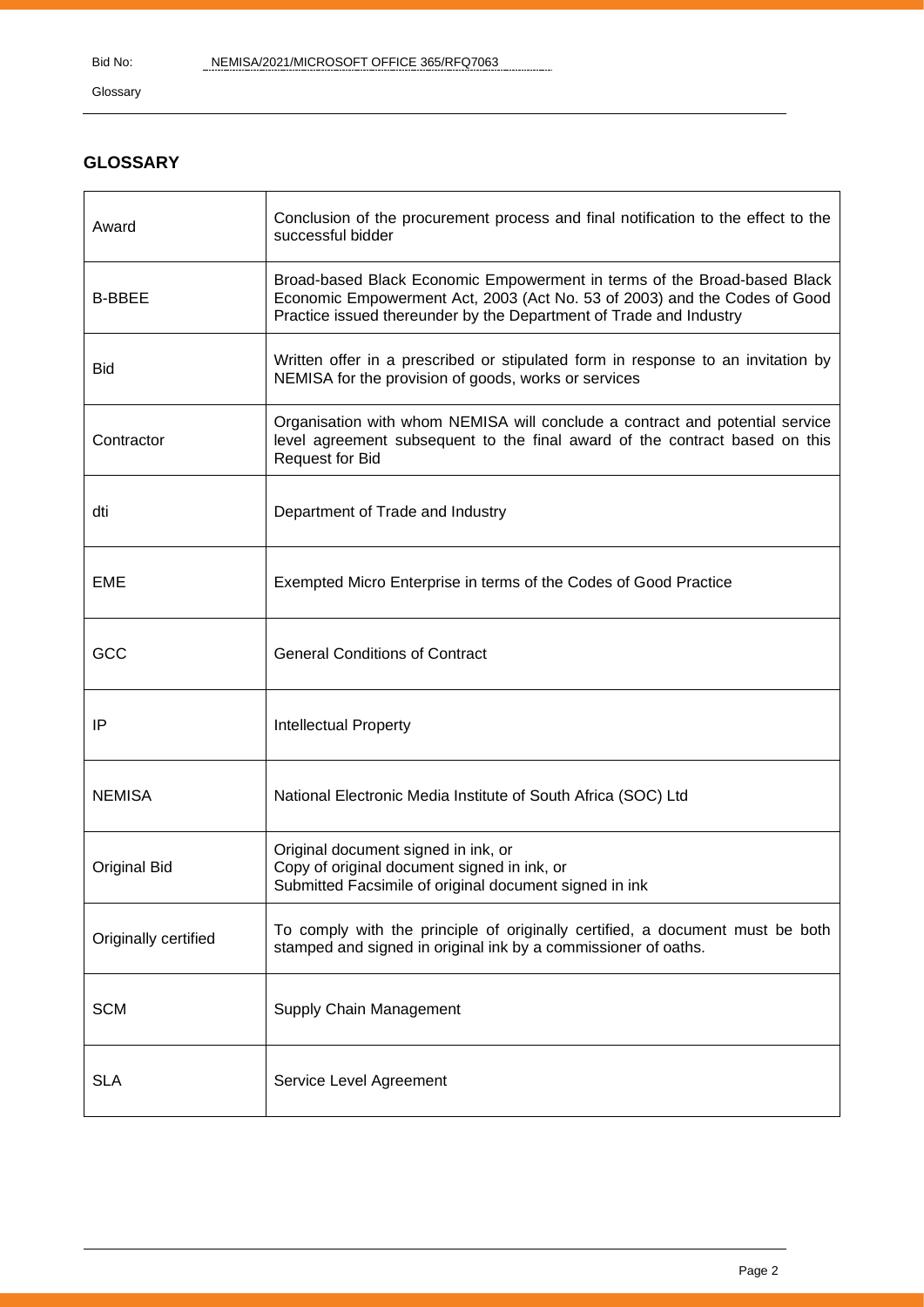### **DOCUMENTS IN THIS BID DOCUMENT PACK**

Bidders are to ensure that they have received all pages (27) of this document, which consist of the following sections:

# **SECTION A**

### **Note: Documents in this section are for information to/instruction of bidders and must not be returned with bids.**

- Section A 1: Bid Submission Conditions and Instructions
- **J** Section A 2: Evaluation Process/Criteria
- □ Section A 3: Contract Form (Rendering of Services) (Parts 1 & 2)/Letter of Acceptance/Formal Contract (The pro forma contract is only included for Bidders to take note of the contents of the contract that will be entered into with the successful contractor)

### **SECTION B**

**Note: Documents in this section must be completed and returned or supplied with bids.**

- Section B 1: Special Conditions of Bid and Contract: Special conditions that the Bidder needs to accept
- □ Section B 2: Declaration of Interest
- $\square$  Section B 3: Declaration of Bidder's past SCM practices
- $\square$  Section B 4: Certificate of Independent Bid Determination
- Section B 5: Preference Points Claim Form in terms of the Preferential Procurement Regulations, 2011
- □ Section B 6: Invitation to Bid
- □ Section B 7: Pricing Schedule (Goods)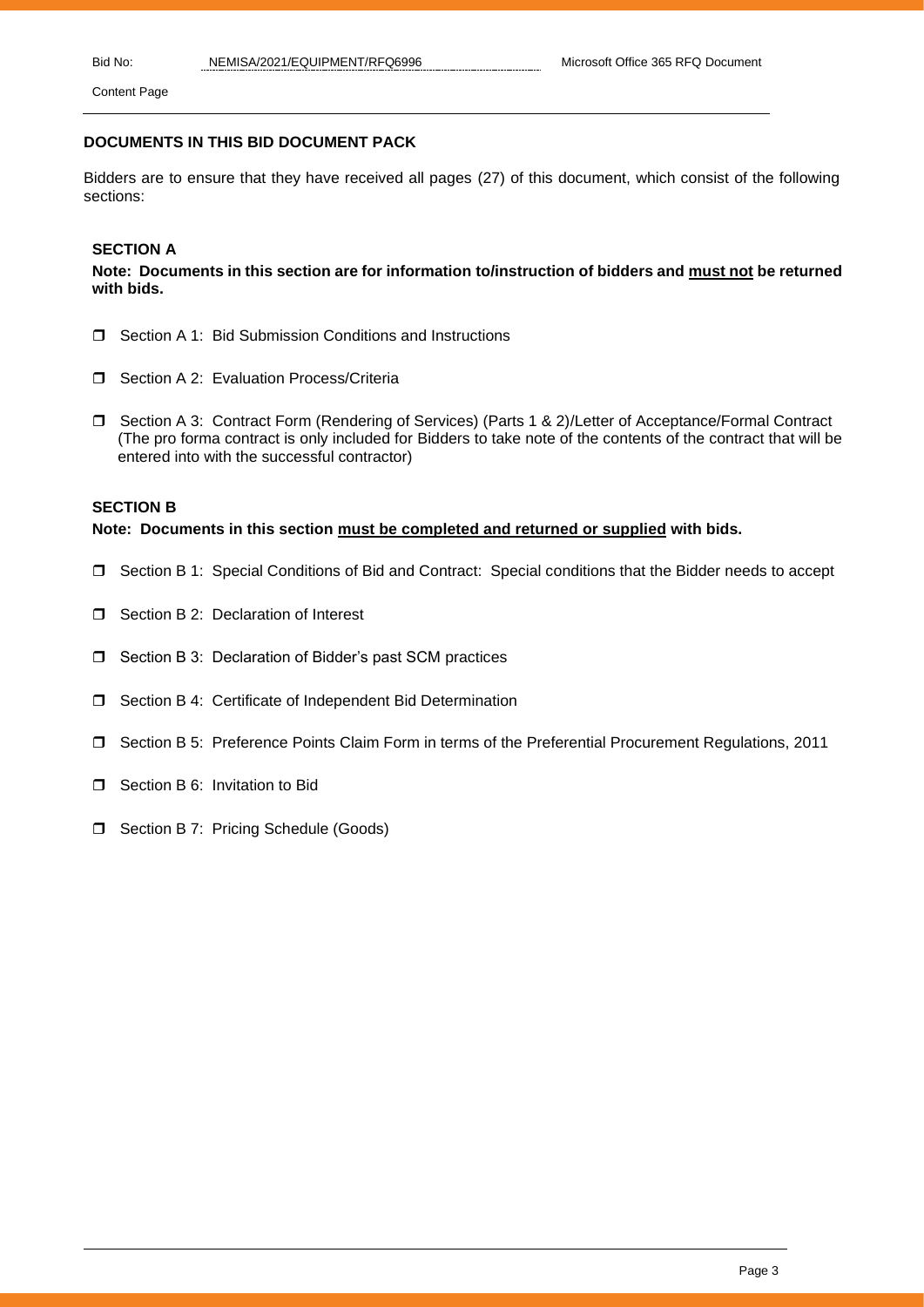# **SECTION A**

# **(This section must not be returned as part of the bid document)**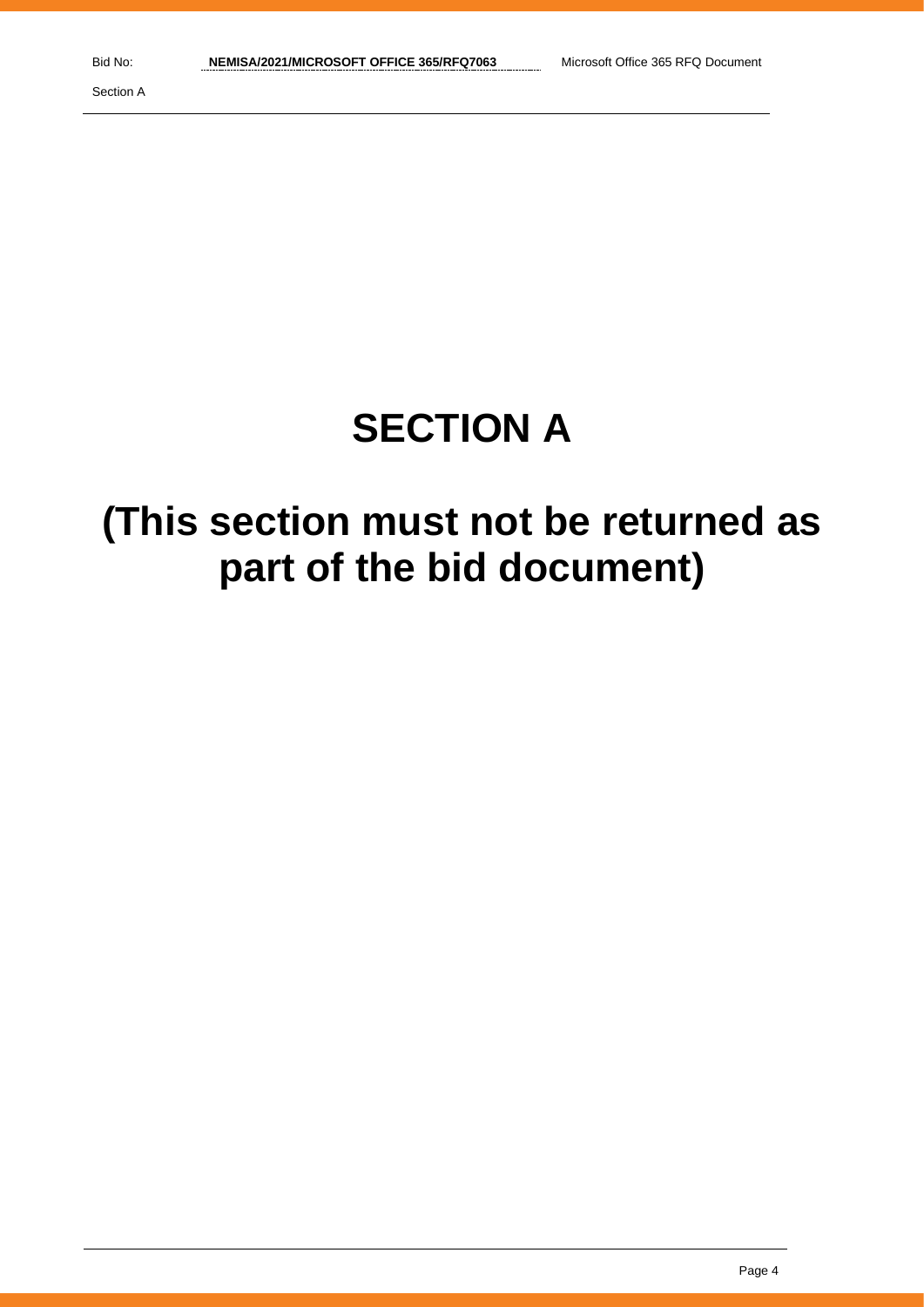Section A 1: Bid Submission Conditions and Instructions

# **BID SUBMISSION CONDITIONS AND INSTRUCTIONS**

# **CONDITIONS AND INSTRUCTIONS THAT BIDDERS NEED TO TAKE NOTE OFF.**

# **1 FRAUD AND CORRUPTION**

1.1 All providers are to take note of the implications of contravening the Prevention and Combating of Corrupt Activities Act, Act No 12 of 2004 and any other Act applicable.

# 2 **BRIEFING SESSION**

2.1 No briefing session will be held.

# **3 CLARIFICATIONS/ QUERIES**

3.1 Any clarification required by a Bidder regarding the meaning or interpretation of the Terms of Reference/Specifications, or any other aspect concerning the bid, is to be requested in writing (letter, facsimile or e-mail) from SCM Manager by not later than **Tuesday 31 August 2021**. A reply will be forwarded within three (3) working days. Telephonic requests for clarification will not be accepted. If appropriate, the clarifying information will be made available to all Bidders by e-mail only. The bid number should be mentioned in all correspondence.

Contact details for SCM Manager: Telephone:011 484 0583 E-Mail: [hensonm@nemisa.co.za](mailto:hensonm@nemisa.co.za)

# **4 SUBMITTING BIDS**

**\*** EMAIL TO: scm@nemisa.co.za

# **5 LATE BIDS**

- 5.1 Bids received late shall not be considered. A bid will be considered late if it arrived even one second after 11:00 or any time thereafter. The tender (bid) box shall be closed at exactly 11:00 and bids arriving late will not be considered under any circumstances. Bids received late shall be returned unopened to the bidder. Bidders are therefore strongly advised to ensure that bids be despatched allowing enough time for any unforeseen events that may delay the delivery of the bid.
- 5.2 The official Telkom time, which can be observed by dialling 1026 from any phone, will be used to verify the exact closing time.
- 5.3 Bids sent to the NEMISA via normal post or any other mechanism shall be deemed to be received at the date and time of arrival at the NEMISA premises (tender/bid box or reception). Bids received at the physical address after the closing date and time of the bid, shall therefore be deemed to be received late.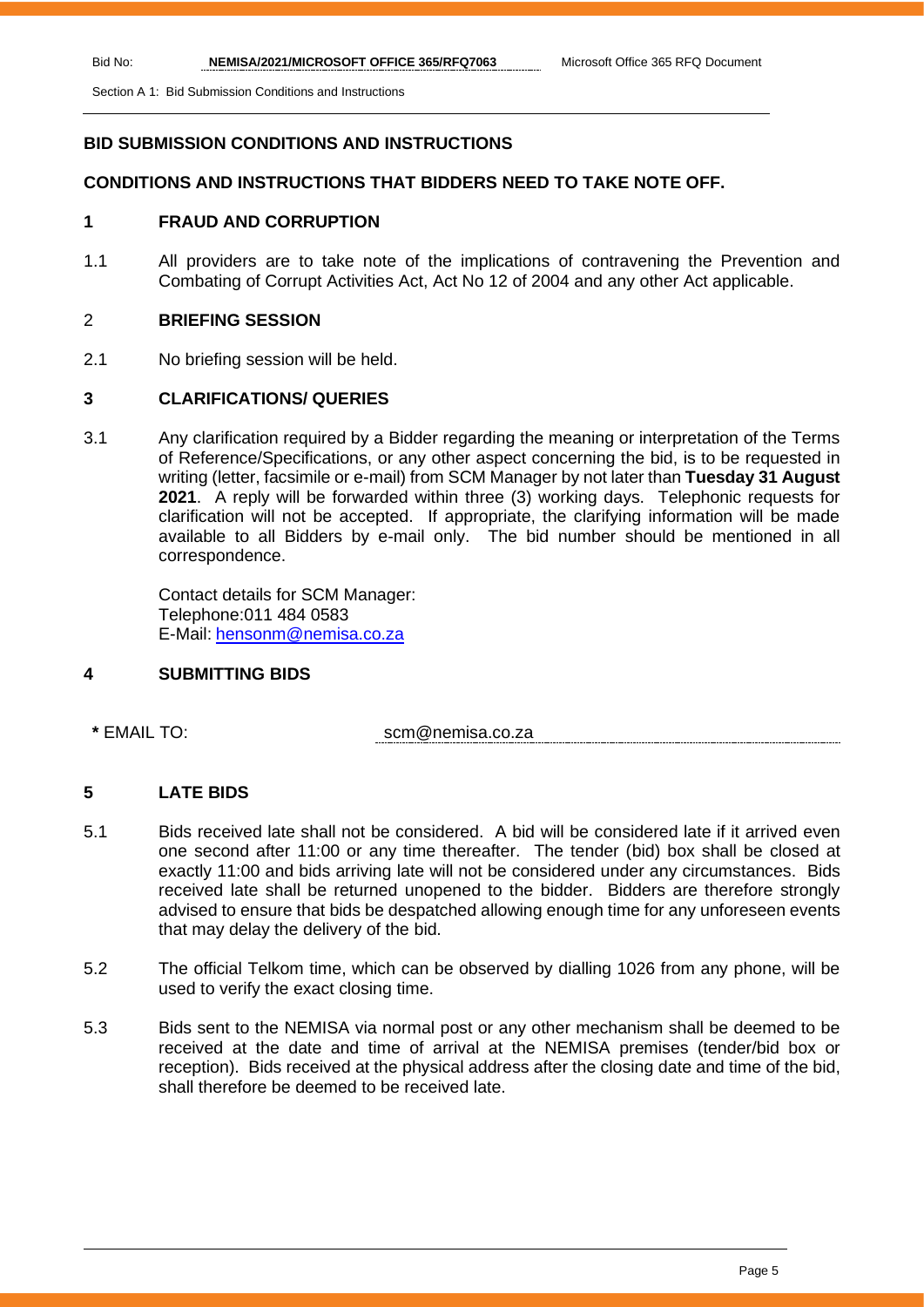Section A 1: Bid Submission Conditions and Instructions

## **6 PAYMENTS**

- 6.1 NEMISA will pay the Contractor the fees set out in the final contract according to the table of deliverables. No additional amounts will be payable by the NEMISA to the Contractor.
- 6.1.1 The Contractor shall from time to time during the duration of the contract, invoice NEMISA for the services rendered.
- 6.1.2 The invoice must be accompanied by supporting source document(s) containing detailed information, as NEMISA may reasonably require, for the purposes of establishing the specific nature, extent and quality of the services which were undertaken by the Contractor.
- 6.1.3 No payment will be made to the Contractor unless an original tax invoice complying with section 20 of the VAT Act No 89 of 1991, as amended, has been submitted to NEMISA.
- 6.1.4 Payment shall be made by bank transfer into the Contractor's back account normally 30 days after receipt of an acceptable, original, valid tax invoice. Money will only be transferred into a South African bank account. (Banking details must be submitted as soon as the bid is awarded).
- 6.2 The Contractor shall be responsible for accounting to the appropriate authorities for its income tax, VAT or other moneys required to be paid in terms of the applicable law.

# **7 GENERAL CONDITIONS OF CONTRACT**

7.1 The General Conditions of Contract must be accepted. The GCC can be downloaded from the Treasury Website. Please refer to the link below:

[http://www.treasury.gov.za/divisions/ocpo/sc/GeneralConditions/General%20Conditions%](http://www.treasury.gov.za/divisions/ocpo/sc/GeneralConditions/General%20Conditions%20of%20Contract.pdf) [20of%20Contract.pdf](http://www.treasury.gov.za/divisions/ocpo/sc/GeneralConditions/General%20Conditions%20of%20Contract.pdf)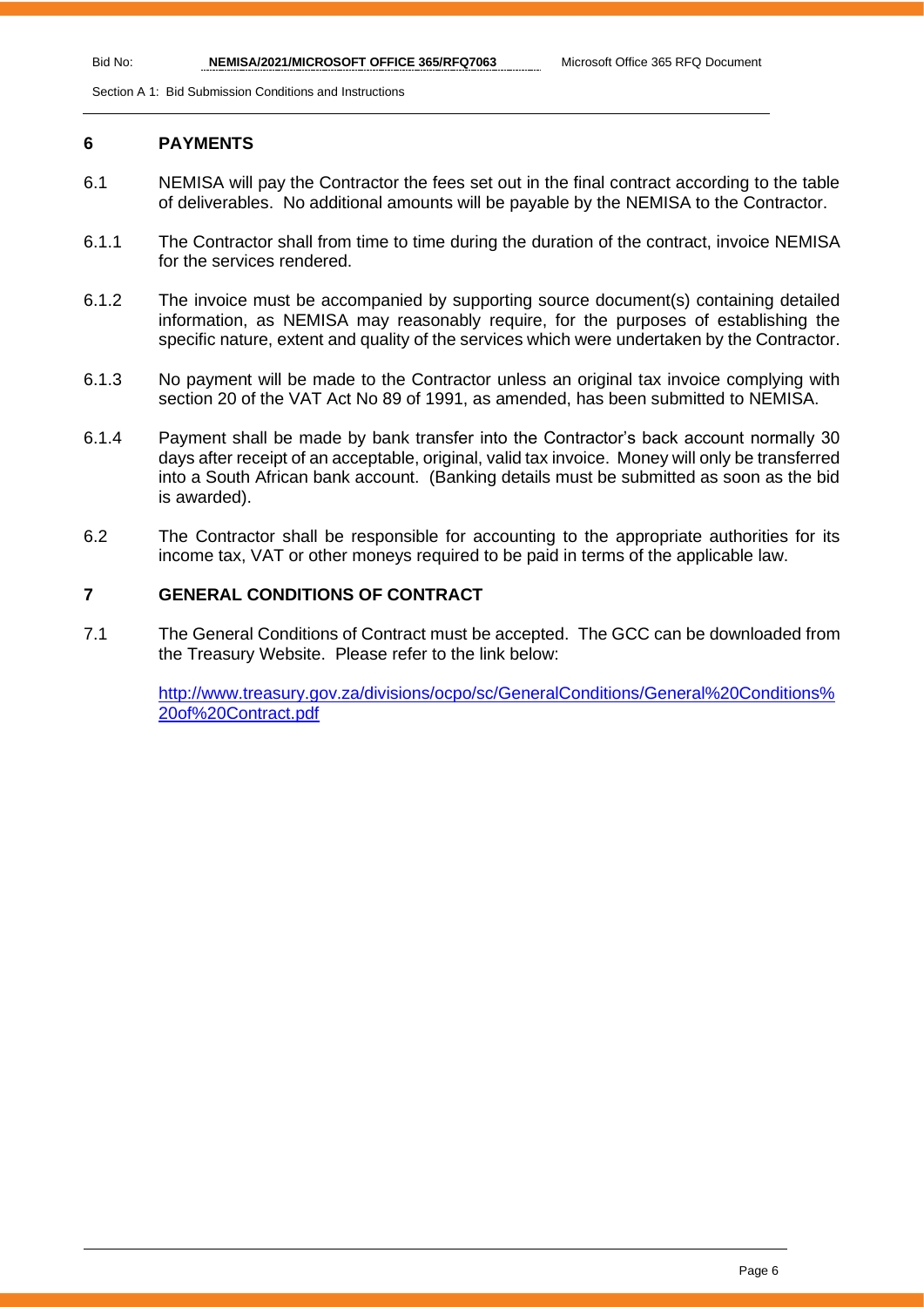Section A 2: Evaluation Process/ Criteria

# **SPECIFICATIONS**

**Subscription:** Office 365 A5 without Audio Conferencing for Faculty

**Quantity:** 85 user licenses

**Duration:** 12 Months with the flexibility to add or remove licenses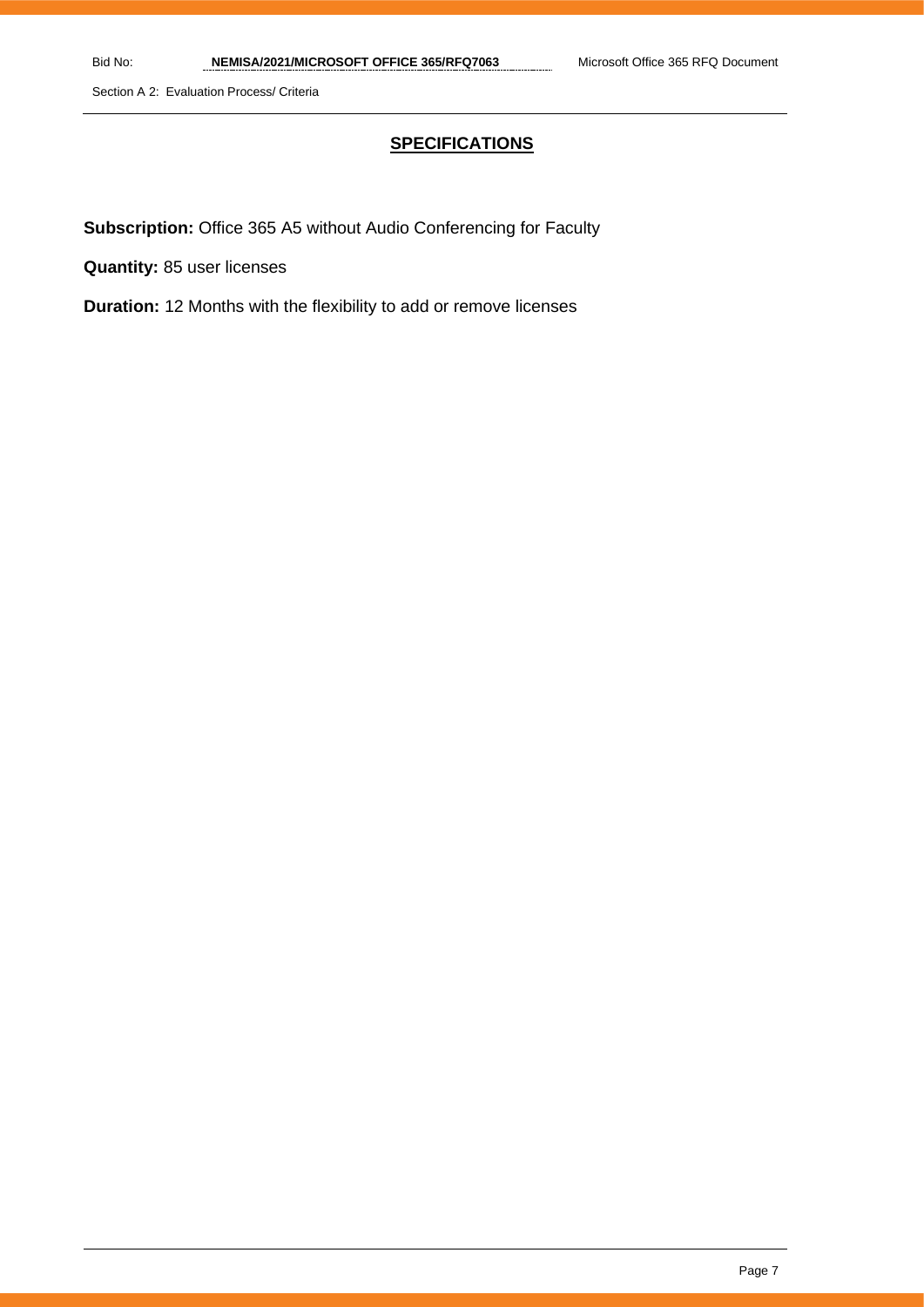Section A 2: Evaluation Process/ Criteria

# **ALL BIDDERS MUST TAKE NOTE OF THE EVALUATION PROCESS THAT WILL BE FOLLOWED**

# **1 EVALUATION PROCESS**

# **1.1 COMPLIANCE WITH MINIMUM REQUIREMENTS**

1.1.1 All bids duly lodged as specified in the Request for Bid will be examined to determine compliance with bid requirements and conditions. Bids with obvious deviations from the requirements/conditions will be eliminated from further consideration.

Failure to comply with or submit any one of the following items, will render a bid nonresponsive and will not be evaluated further.

| Reference | <b>Description</b>                                                                     |  | <b>Compliant?</b> |  |
|-----------|----------------------------------------------------------------------------------------|--|-------------------|--|
|           |                                                                                        |  | <b>NO</b>         |  |
| Part 1    | Signed Special Conditions of Bid and Contract                                          |  |                   |  |
| Part 2    | <b>Tax Compliance Requirements</b>                                                     |  |                   |  |
| Part 3    | Completed and signed Declaration of Interest                                           |  |                   |  |
| Part 4    | Completed and signed Declaration of Bidder's past Supply Chain<br>Management practices |  |                   |  |
| Part 5    | Completed and signed Certificate of Independent Bid Determination                      |  |                   |  |
| Part 7    | Completed and signed Invitation to Bid                                                 |  |                   |  |
| Part 8    | <b>Completed Pricing Schedule</b>                                                      |  |                   |  |
| Part 9    | <b>Completed Specifications</b>                                                        |  |                   |  |
| Part 10   | Proof of registration on the CSD                                                       |  |                   |  |

# **1.2 COMPLIANCE WITH MINIMUM SPECIFICATION REQUIREMENTS**

All remaining bids will be assessed in terms of compliance with the minimum specification requirements.

Bids which do not comply with the minimum specification requirements will be eliminated from further consideration.

# **1.3 PRICE AND B-BBEE STATUS LEVEL POINTS**

- 1.3.1 All remaining bids will be evaluated as follows:
- 1.3.2 The 80/20 preference point system will be applied. Points for price and B-BBEE status level certificate will be awarded in accordance with the stipulations in the Preference Point Claim Form in terms of the Preferential Procurement Regulations, 2017.
- 1.3.3 If appropriate, implied contract price adjustments will be made to the cost proposals of all remaining bids.
- 1.3.4 The point scored for the B-BBEE status level certificate for each acceptable bid will now be added to the price point.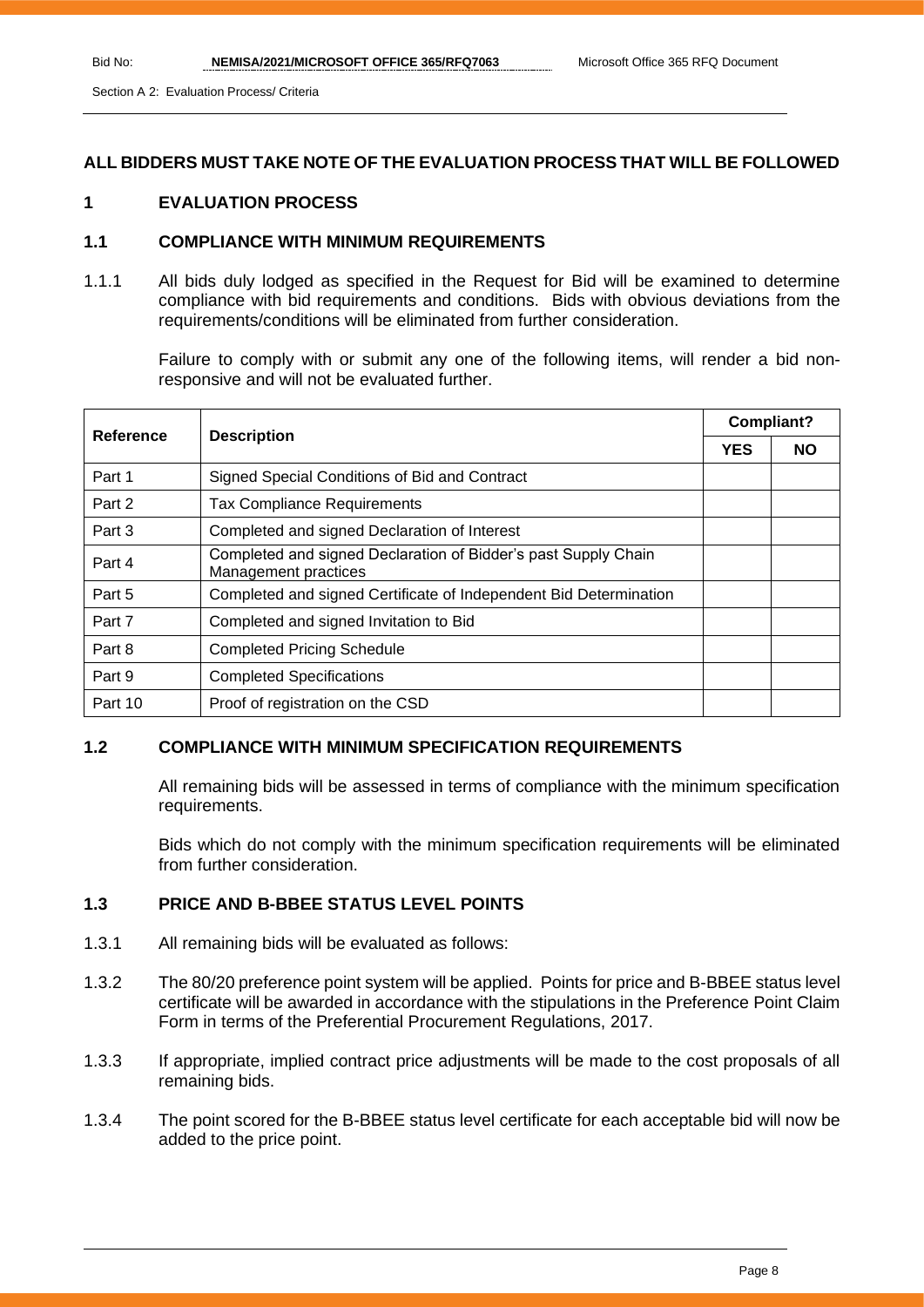Section A 2: Evaluation Process/ Criteria

1.3.5 The Evaluation Committee may recommend that the contract be awarded to the bidder obtaining the highest aggregate mark as determined by 1.3.4 or to a lower scoring bid on justifiable grounds.

# **1.4 ADJUDICATION OF BID**

1.4.1 The relevant award structure will consider the recommendations and make the final award. The successful bidder will usually be the service provider scoring the highest number of points or it may be a lower scoring bid on justifiable grounds or no award at all.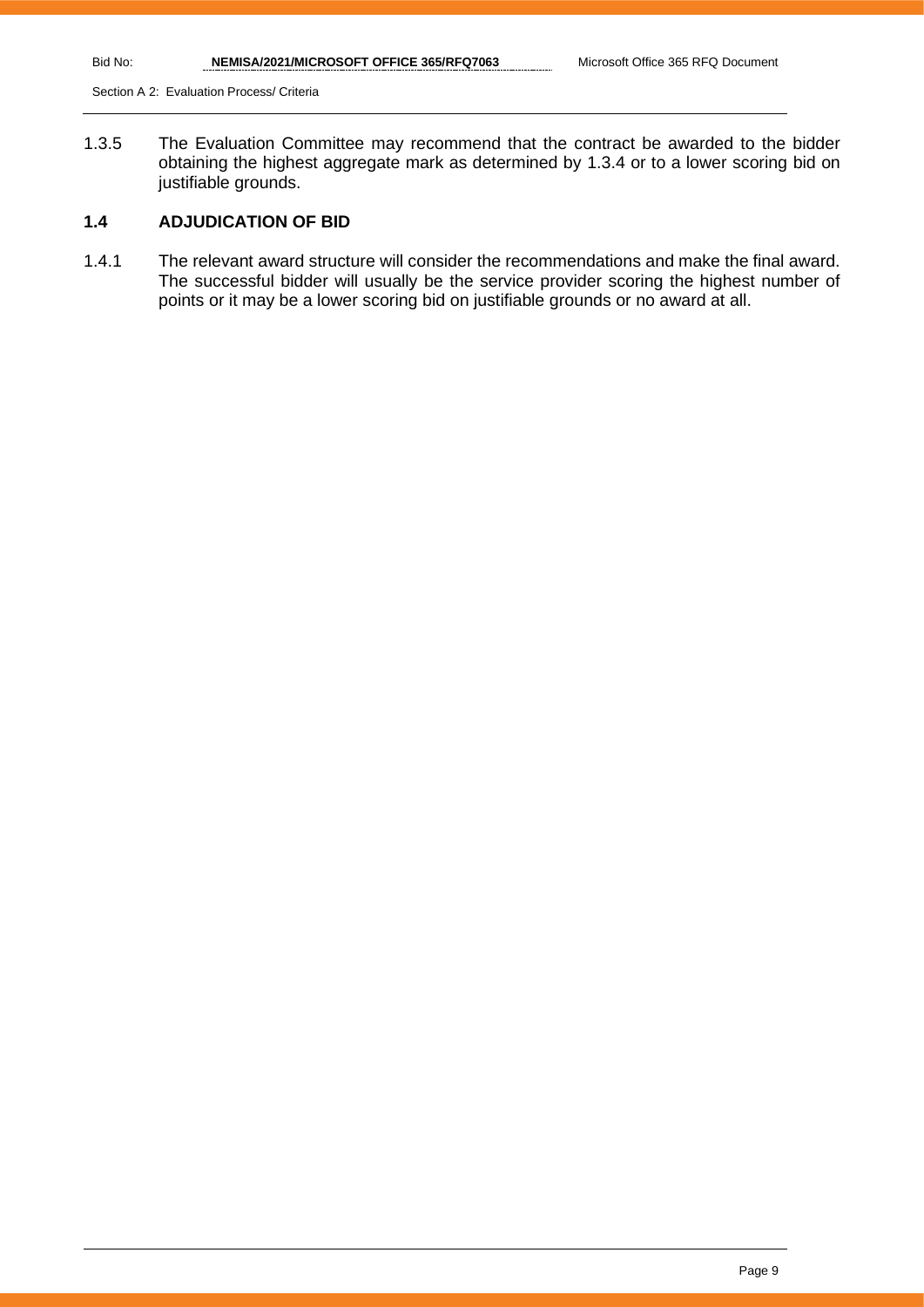Section A 3: Contract Form

### **CONTRACT FORM: RENDERING OF SERVICES**

THIS FORM MUST BE FILLED IN DUPLICATE BY BOTH THE SERVICE PROVIDER (PART 1) AND THE PURCHASER (PART 2). BOTH FORMS MUST BE SIGNED IN THE ORIGINAL SO THAT THE SERVICE PROVIDER AND THE PURCHASER WOULD BE IN POSSESSION OF ORIGINALLY SIGNED CONTRACTS FOR THEIR RESPECTIVE RECORDS.

#### **PART 1 (TO BE FILLED IN BY THE SERVICE PROVIDER)**

- 1. I/we hereby undertake to render services described in the attached bidding documents to NEMISA in accordance with the requirements and task directives/proposals specifications stipulated in Bid Number NEMISA/2021/MICROSOFT OFFICE 365/RFQ7063 at the price/s quoted. My/our offer/s remain binding upon me/us and open for acceptance by the Purchaser during the validity period indicated and calculated from the closing date of the bid.
- 2. The following documents shall be deemed to form and be read and construed as part of this agreement:
- 2.1 Bidding documents, viz
	- $\Box$  Invitation to bid
	- $\Box$  Tax clearance certificate
	- $\Box$  Pricing schedule(s)
	- Filled in terms of reference/task directive/proposal
	- Preference claims for Broad Based Black Economic Empowerment Status Level of Contribution in terms of the Preferential Procurement Regulations 2017;
	- $\Box$  Declaration of interest
	- D Declaration of bidder's past SCM practices
	- **C** Special Conditions of Contract
- 2.2 General Conditions of Contract
- 2.3 Other (specify)
- 3. I/we confirm that I/we have satisfied myself as to the correctness and validity of my/our bid; that the price(s) and rate(s) quoted cover all the services specified in the bidding documents; that the price(s) and rate(s) cover all my obligations and I accept that any mistakes regarding price(s) and rate(s) and calculations will be at my own risk.
- 4. I/we accept full responsibility for the proper execution and fulfilment of all obligations and conditions devolving on me/us under this agreement as the principal liable for the due fulfilment of this contract.
- 5. I/we declare that I/we have no participation in any collusive practices with any bidder or any other person regarding this or any other bid.
- 6. I confirm that I am duly authorised to sign this contract.

| NAME (PRINT)     | <b>WITNESSES</b> |  |
|------------------|------------------|--|
| <b>CAPACITY</b>  |                  |  |
| <b>SIGNATURE</b> |                  |  |
| NAME OF FIRM     | DATE:            |  |
| <b>DATE</b>      |                  |  |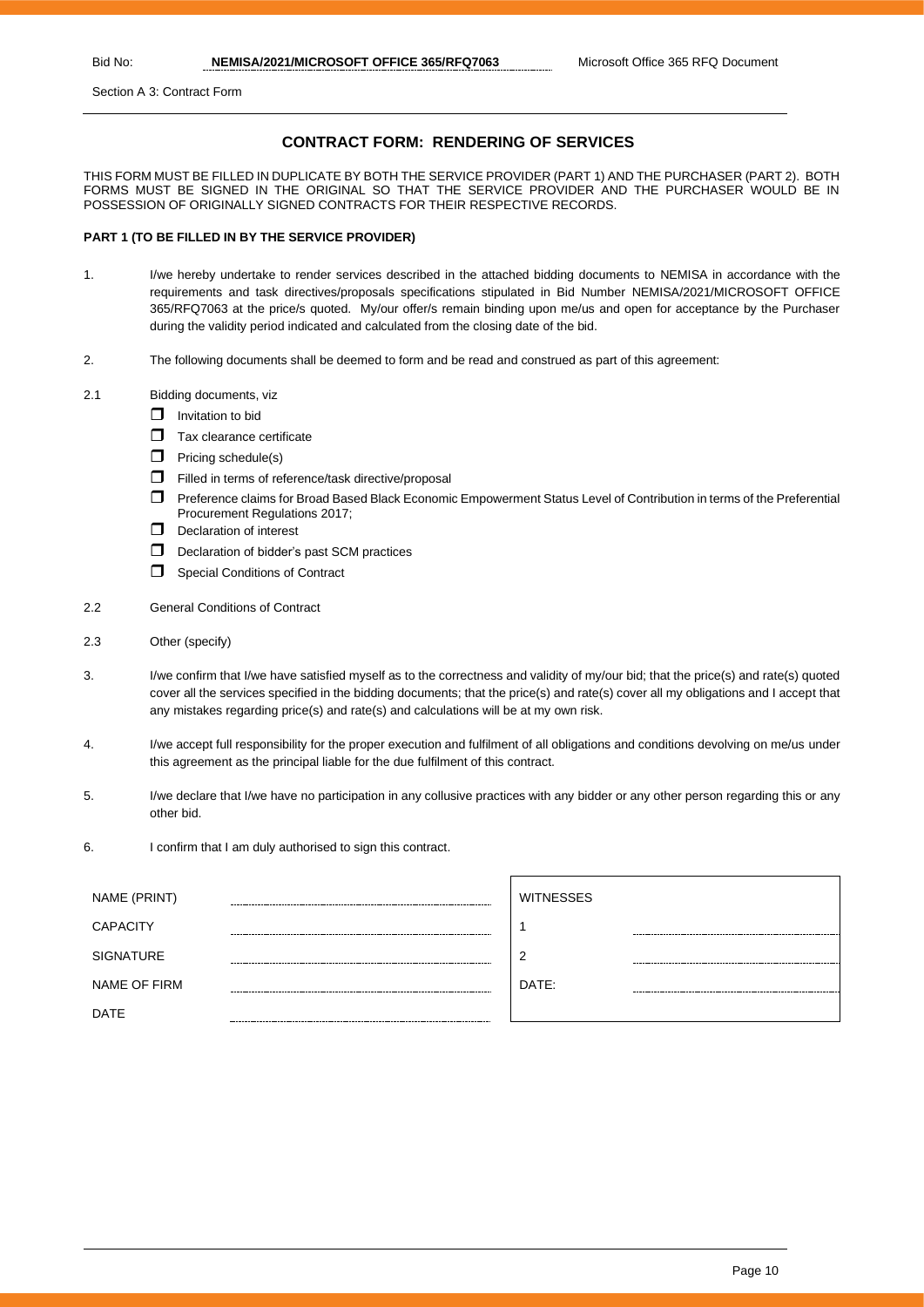Section A 3: Contract Form

### **CONTRACT FORM: RENDERING OF SERVICES**

### **PART 2 (TO BE FILLED IN BY THE PURCHASER)**

- 1. I ……………………………………………………..……………… in my capacity as …………………………………………….. accept your bid under reference number ……………………………………………. dated ……………………………………. for the rendering of services indicated hereunder and/or further specified in the annexures.
- 1. An official order indicating service delivery instructions is forthcoming.
- 2. I undertake to make payment for the services rendered in accordance with the terms and conditions of the contract within 30 (thirty) days after receipt of an invoice.

| <b>DESCRIPTION OF SERVICE</b> | <b>PRICE (VAT INCL)</b> | <b>COMPLETION DATE</b> | <b>B-BBEE</b><br><b>LEVEL</b> | <b>STATUS</b><br><b>OF</b> |
|-------------------------------|-------------------------|------------------------|-------------------------------|----------------------------|
|                               |                         |                        | <b>CONTRIBUTION</b>           |                            |
|                               |                         |                        |                               |                            |
|                               |                         |                        |                               |                            |
|                               |                         |                        |                               |                            |
|                               |                         |                        |                               |                            |
|                               |                         |                        |                               |                            |
|                               |                         |                        |                               |                            |
|                               |                         |                        |                               |                            |

3. I confirm that I am duly authorised to sign this contract.

| SIGNED AT        | ON |                  |  |
|------------------|----|------------------|--|
|                  |    |                  |  |
| NAME (PRINT)     |    |                  |  |
|                  |    |                  |  |
| <b>SIGNATURE</b> |    |                  |  |
|                  |    |                  |  |
| OFFICIAL STAMP   |    | <b>WITNESSES</b> |  |
|                  |    | ٩                |  |
|                  |    | $\overline{2}$   |  |
|                  |    | DATE:            |  |
|                  |    |                  |  |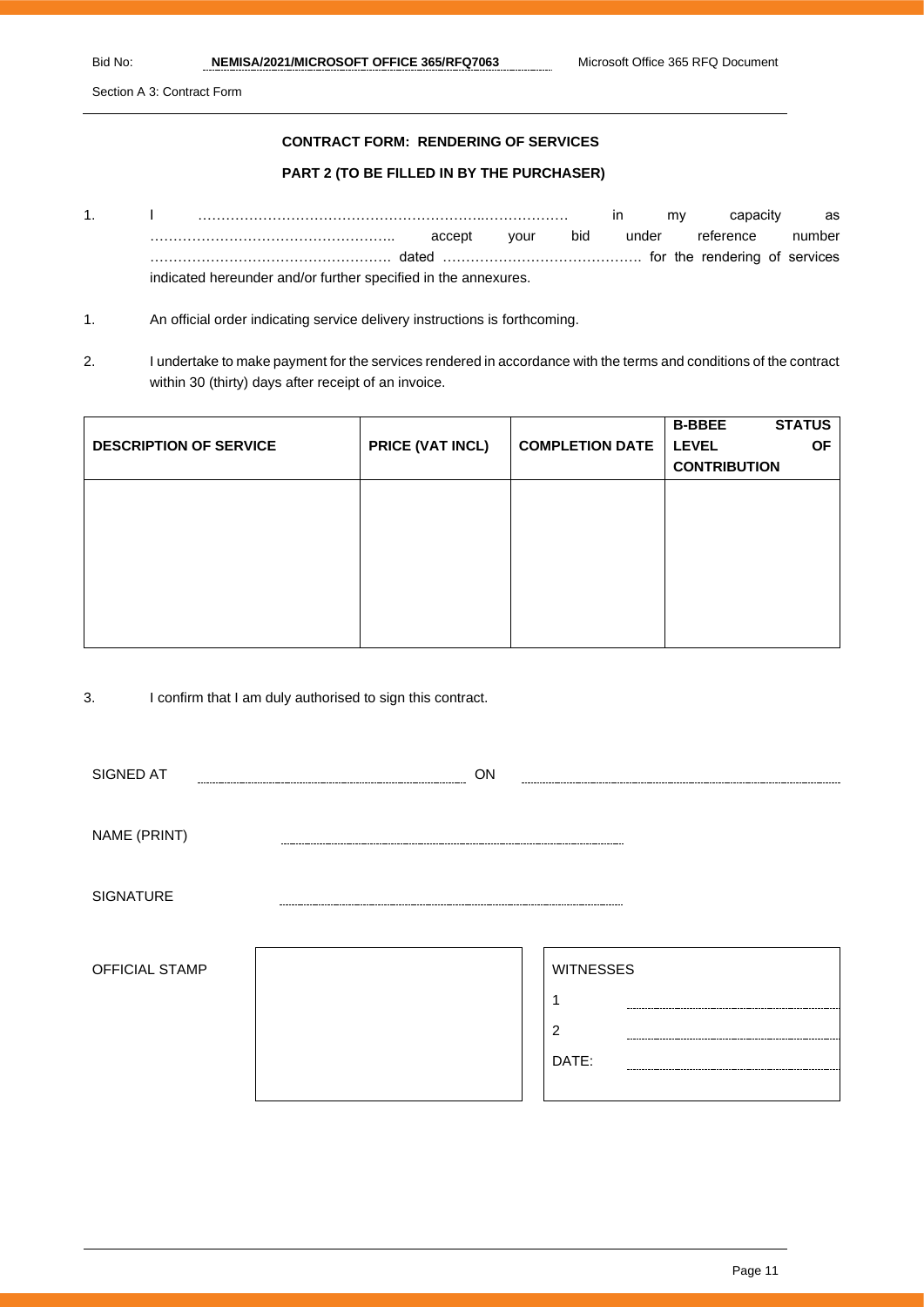# **SECTION B**

# **This section must be completed and**

# **returned or supplied with bids as**

# **prescribed.**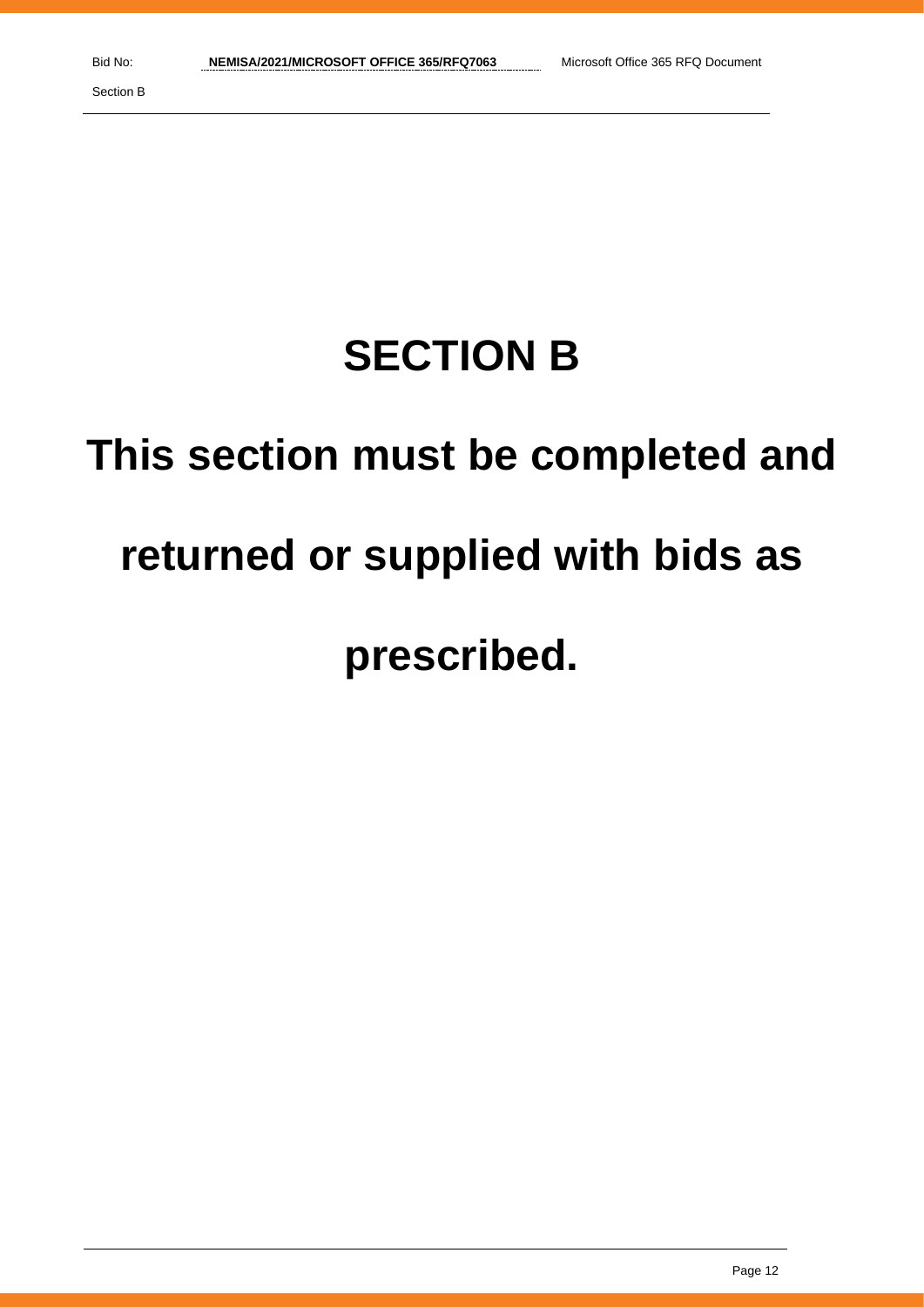Section B 1: Special Conditions of Bid and Contract

# **SPECIAL CONDITIONS OF BID AND CONTRACT Return as Part 1**

|     | <b>SPECIAL CONDITIONS</b>                                                                                                                                                                                                                                                                                                                                                               |
|-----|-----------------------------------------------------------------------------------------------------------------------------------------------------------------------------------------------------------------------------------------------------------------------------------------------------------------------------------------------------------------------------------------|
|     |                                                                                                                                                                                                                                                                                                                                                                                         |
| 1   | <b>GENERAL</b>                                                                                                                                                                                                                                                                                                                                                                          |
| 1.1 | The Bidder must clearly state if a deviation from these special conditions are offered and the reason therefor. If an<br>explanatory note is provided, the paragraph reference must be indicated in a supporting appendix to the application<br>submission.                                                                                                                             |
| 1.2 | Should Bidders fail to indicate agreement/compliance or otherwise, the NEMISA will assume that the Bidder is in<br>compliance or agreement with the statement(s) as specified in this bid.                                                                                                                                                                                              |
| 1.3 | Bids not completed in this manner may be considered incomplete and rejected.                                                                                                                                                                                                                                                                                                            |
| 1.4 | NEMISA shall not be liable for any expense incurred by the Bidder in the preparation and submission of a bid.                                                                                                                                                                                                                                                                           |
| 2   | <b>CANCELLATION OF PROCUREMENT PROCESS</b>                                                                                                                                                                                                                                                                                                                                              |
| 2.1 | This procurement process can be postponed or cancelled at any stage at the sole discretion of NEMISA provided that<br>such cancellation or postponement takes place prior to entering into a contract with a specific service provider to which<br>the bid relates.                                                                                                                     |
| 3   | BID SUBMISSION CONDITIONS, INSTRUCTION AND EVALUATION PROCESS/CRITERIA                                                                                                                                                                                                                                                                                                                  |
| 3.1 | The Bid submission conditions and instructions as well as the evaluation process/criteria have been noted.                                                                                                                                                                                                                                                                              |
| 4   | <b>NEGOTIATION AND CONTRACTING</b>                                                                                                                                                                                                                                                                                                                                                      |
| 4.1 | NEMISA have the right to enter into negotiation with one or more Bidders regarding any terms and conditions, including<br>price(s), of a proposed contract.                                                                                                                                                                                                                             |
| 4.2 | Under no circumstances will negotiation with any Bidders, including preferred Bidders, constitute an award <sup>1</sup> or promise/<br>undertaking to award the contract.                                                                                                                                                                                                               |
| 4.3 | NEMISA shall not be obliged to accept the lowest or any bid, offer or proposal.                                                                                                                                                                                                                                                                                                         |
| 4.4 | A contract will only be deemed to be concluded when reduced to writing in a formal contract and Service Level<br>Agreement (if applicable) signed by the designated responsible person of both parties. The designated responsible<br>person of NEMISA is the CEO.                                                                                                                      |
| 4.5 | NEMISA also reserves the right to enter into one contract with a Bidder for all required goods or into more than one<br>contract with different Bidders for different goods.                                                                                                                                                                                                            |
| 5   | <b>ACCESS TO INFORMATION</b>                                                                                                                                                                                                                                                                                                                                                            |
| 5.1 | All bidders will be informed of the status of their bid once the procurement process has been completed.                                                                                                                                                                                                                                                                                |
| 5.2 | Requests for information regarding the bid process will be dealt with in line with the NEMISA SCM Policy and relevant<br>legislation.                                                                                                                                                                                                                                                   |
| 6   | <b>REASONS FOR REJECTION</b>                                                                                                                                                                                                                                                                                                                                                            |
|     |                                                                                                                                                                                                                                                                                                                                                                                         |
| 6.1 | NEMISA shall reject a proposal for the award of a contract if the recommended Bidder has committed a proven corrupt<br>or fraudulent act in competing for the particular contract.                                                                                                                                                                                                      |
| 6.2 | The NEMISA may disregard the bid of any bidder if that bidder, or any of its directors:<br>Have abused the SCM system of the NEMISA.<br>П.<br>Have committed proven fraud or any other improper conduct in relation to such system.<br>□<br>Have failed to perform on any previous contract and the proof exists.<br>0.<br>Such actions shall be communicated to the National Treasury. |
| 7   | <b>GENERAL CONDITIONS OF CONTRACT</b>                                                                                                                                                                                                                                                                                                                                                   |
| 7.1 | The General Conditions of Contract must be accepted.                                                                                                                                                                                                                                                                                                                                    |
|     |                                                                                                                                                                                                                                                                                                                                                                                         |

<sup>1</sup> See GLOSSARY.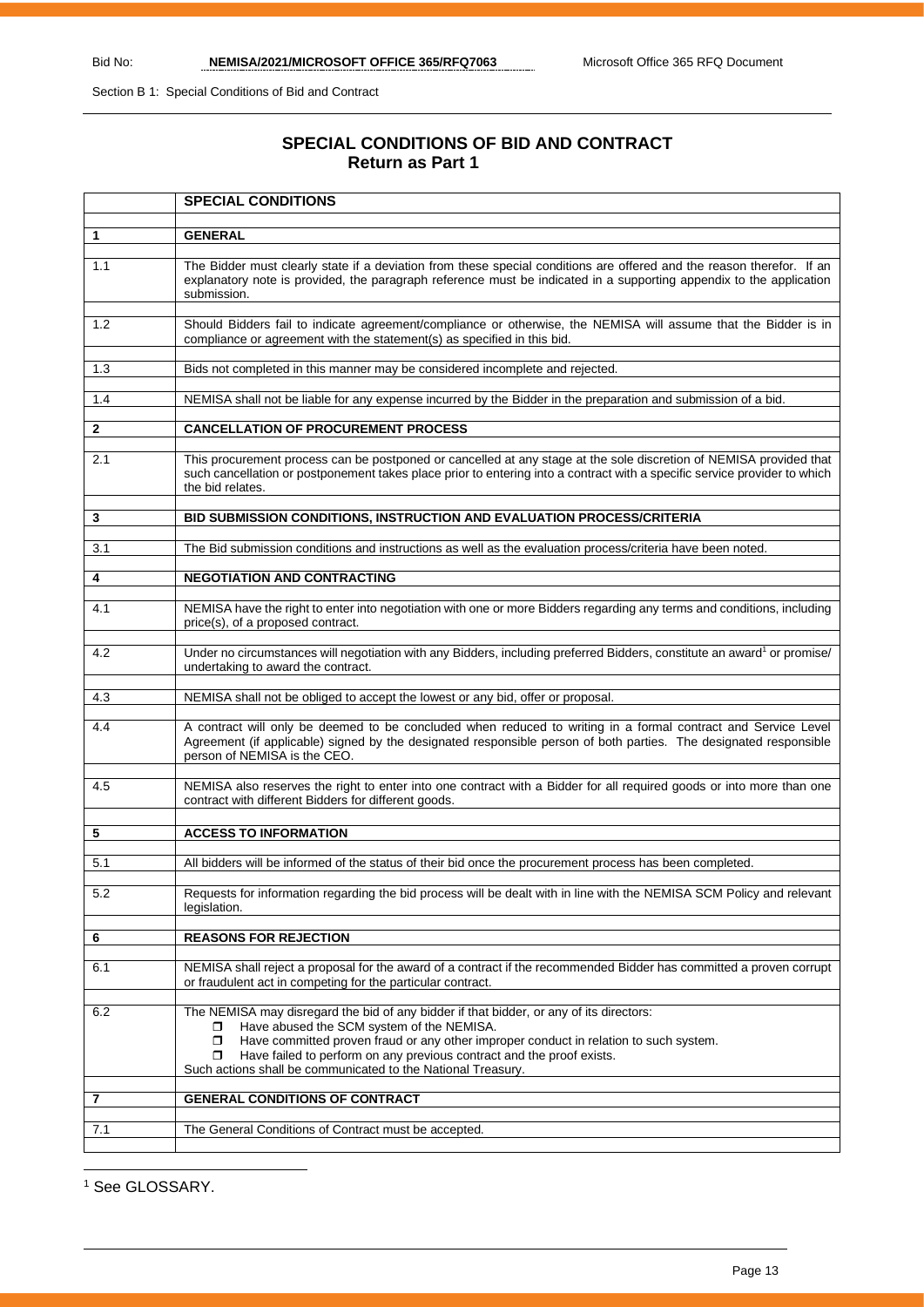Section B 1: Special Conditions of Bid and Contract

| 8      | <b>ADDITIONAL INFORMATION REQUIREMENTS</b>                                                                                                                                                                                                                                                                                       |
|--------|----------------------------------------------------------------------------------------------------------------------------------------------------------------------------------------------------------------------------------------------------------------------------------------------------------------------------------|
| 8.1    | During evaluation of the bids, additional information may be requested in writing from Bidders. Replies to such request<br>must be submitted, within 5 (five) working days or as otherwise indicated. Failure to comply, may lead to your bid being<br>disregarded.                                                              |
| 8.2    | No additional information will be accepted from any individual Bidder without such information having been requested                                                                                                                                                                                                             |
| 9      | <b>CONFIDENTIALITY</b>                                                                                                                                                                                                                                                                                                           |
| 9.1    | The bid and all information in connection therewith shall be held in strict confidence by Bidders and usage of such<br>information shall be limited to the preparation of the bid. Bidders shall undertake to limit the number of copies of this<br>document.                                                                    |
| 10     | INTELLECTUAL PROPERTY, INVENTIONS AND COPYRIGHT                                                                                                                                                                                                                                                                                  |
| 10.1   | Copyright of all documentation relating to this contract belongs to the client. The successful Bidder may not disclose<br>any information, documentation or products to other clients without the written approval of the accounting authority or<br>the delegate.                                                               |
| 10.2   | This paragraph shall survive termination of this contract.                                                                                                                                                                                                                                                                       |
| 11     | NON-COMPLIANCE WITH DELIVERY TERMS                                                                                                                                                                                                                                                                                               |
| 11.1   | As soon as it becomes known to the contractor that he/ she will not be able to deliver the goods within the delivery<br>period and/or against the quoted price and/or as specified, NEMISA must be given immediate written notice to this<br>effect. NEMISA reserves the right to implement remedies as provided for in the GCC. |
| 12     | <b>WARRANTS</b>                                                                                                                                                                                                                                                                                                                  |
| 12.1   | The Contractor warrants that it is able to conclude this Agreement to the satisfaction of NEMISA.                                                                                                                                                                                                                                |
| 13     | PARTIES NOT AFFECTED BY WAIVER OR BREACHES                                                                                                                                                                                                                                                                                       |
| 13.1   | The waiver (whether express or implied) by any Party of any breach of the terms or conditions of this contract by the<br>other Party shall not prejudice any remedy of the waiving party in respect of any continuing or other breach of the terms<br>and conditions hereof.                                                     |
| 13.2   | No favour, delay, relaxation or indulgence on the part of any Party in exercising any power or right conferred on such<br>Party in terms of this contract shall operate as a waiver of such power or right nor shall any single or partial exercise of<br>any such power or right under this agreement.                          |
| 14     | <b>CENTRAL SUPPLIER DATABASE</b>                                                                                                                                                                                                                                                                                                 |
| 14.1   | It is a requirement that all suppliers/ services providers to NEMISA shall be registered on the National Treasury Central<br>Supplier Database (CSD)                                                                                                                                                                             |
| 14.2   | Bidders are therefore required to register as a supplier on the CSD before submitting a bid.                                                                                                                                                                                                                                     |
|        | The CSD website can be accessed on the following link: http://ocpo.treasury.gov.za/Pages/default.aspx                                                                                                                                                                                                                            |
| 14.3   | Bidders are therefore required to submit proof of their registration on the CSD, or if not yet registered, provide proof of<br>their application to be registered, with their bid.                                                                                                                                               |
| 14.4   | No bid will be awarded and a contract concluded with a bidder who is not registered on the CSD.                                                                                                                                                                                                                                  |
| 15     | <b>FORMAT OF BIDS</b>                                                                                                                                                                                                                                                                                                            |
| 15.1   | Bidders must complete all the necessary bid documents and undertakings required in this bid document. Bidders are<br>advised that their proposal should be concise, written in plain English and simply presented.                                                                                                               |
| 15.2   | Bidders are to set out their proposal in the format prescribed hereunder. This means that the proposal must be<br>structured in the parts noted below. Information not submitted in the relevant part, may not be considered for evaluation<br>purposes.                                                                         |
| 15.3   | Part 1: Special Conditions of Bid and Contract                                                                                                                                                                                                                                                                                   |
| 15.3.1 | Bidders must initial each page and sign the last page and return the Special Conditions of bid and Contract (Section B-<br>$1$ ).                                                                                                                                                                                                |
|        | Bids submitted without a completed Special Conditions of Bid form will be deemed to be non-responsive.                                                                                                                                                                                                                           |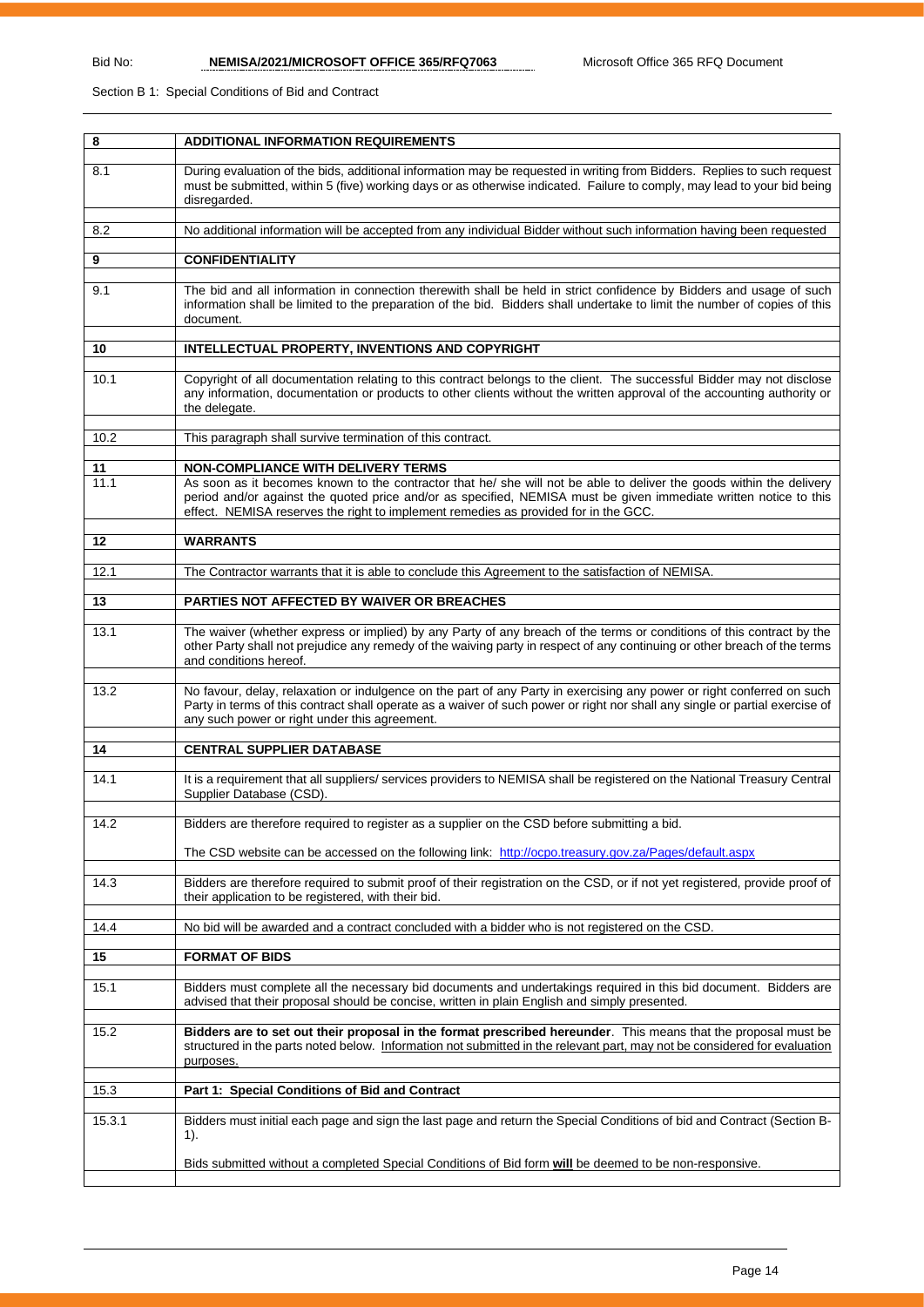### Section B 1: Special Conditions of Bid and Contract

| 15.4    | Part 2: SARS Tax Clearance Requirement(s)                                                                                                                                                                       |
|---------|-----------------------------------------------------------------------------------------------------------------------------------------------------------------------------------------------------------------|
| 15.4.1  | Bidders must ensure compliance with their tax obligations.                                                                                                                                                      |
|         | Bidders are required to submit their unique personal identification number (PIN) issued by SARS to enable the organ<br>of state to view the taxpayer's profile and tax status.                                  |
|         | Application for tax compliance status (TCS) or PIN may also be made via e-filing. In order to use this provision,<br>taxpayers will need to register with SARS as e-filers through the website www.sars.gov.za. |
|         | Bidders may also submit a printed TCS together with the bid.                                                                                                                                                    |
|         | In bids where consortia/ joint ventures/ sub-contractors are involved, each party must submit a separate proof of TCS/<br>PIN/ CSD number.                                                                      |
|         | Where no TCS is available, but the bidder is registered on the Central Supplier Database (CSD), a CSD number must<br>be provided.                                                                               |
|         | Bids submitted without any one of the above particulars, will be deemed to be non-responsive.                                                                                                                   |
| 15.5    | Part 3: Declaration of Interest                                                                                                                                                                                 |
| 15.5.1  | Each party to the bid must complete and return the "Declaration of Interest" (Section B-2).                                                                                                                     |
|         | Bids submitted without a complete and signed Declaration of Interest will be deemed to be non-responsive.                                                                                                       |
| 15.6    | Part 4: Declaration of Bidder's past Supply Chain Management practices                                                                                                                                          |
|         |                                                                                                                                                                                                                 |
| 15.6.1  | Each party to the bid must complete and return the "Declaration of bidder's past Supply Chain Management practices"<br>(Section B-3).                                                                           |
|         | Bids submitted without a completed and signed Declaration of bidder's past Supply Chain Management practices will<br>be deemed non-responsive.                                                                  |
| 15.7    | Part 5: Certificate of Independent Bid Determination                                                                                                                                                            |
| 15.7.1  | Each party to the bid must complete and sign the Certificate (Section B-4).                                                                                                                                     |
|         | Bids submitted without a completed and signed Certificate of Independent Bid Determination will be deemed non-<br>responsive.                                                                                   |
| 15.8    | Part 6: Preference Points Claim Form in terms of the Preferential Procurement Regulations 2017                                                                                                                  |
| 15.8.1  | Bidders must complete, sign and return the full "Preference Points Claim Form" (Section B-5) document.                                                                                                          |
|         | In addition, a valid BEE certificate must be submitted.                                                                                                                                                         |
|         | Quotes submitted without a completed and signed Preference Points Claim Form and a valid BEE certificate will be                                                                                                |
|         | awarded zero points for preference.                                                                                                                                                                             |
| 15.9    | Part 7: Invitation to Bid                                                                                                                                                                                       |
| 15.9.1  | Bidders must complete, sign and return the full "Invitation to Bid" (Section B-6) document.                                                                                                                     |
|         | Bids submitted without a completed and signed Invitation to Bid will be deemed to be non-responsive.                                                                                                            |
| 15.10   | Part 8: Pricing Schedule                                                                                                                                                                                        |
| 15.10.1 | Any budget amount that may be indicated in this document shall be deemed to be a guide only and Bidders are expected                                                                                            |
|         | to submit a costing that is fair and reasonable.                                                                                                                                                                |
| 15.10.2 | All costs related to this bid are to be allowed for in the pricing schedule and in the formats prescribed and must be<br>returned as part of the submission (Section B-7).                                      |
|         | Bids submitted without a price or with an incomplete price, will be deemed to be non-responsive.                                                                                                                |
|         | VAT: Value Added Tax must be included and shown separately.<br>◘                                                                                                                                                |
| 15.11   | Part 9: Specifications                                                                                                                                                                                          |
| 15.11.1 | Bidders must complete, sign and return the full "Specifications" (Section B-8) document.                                                                                                                        |
|         |                                                                                                                                                                                                                 |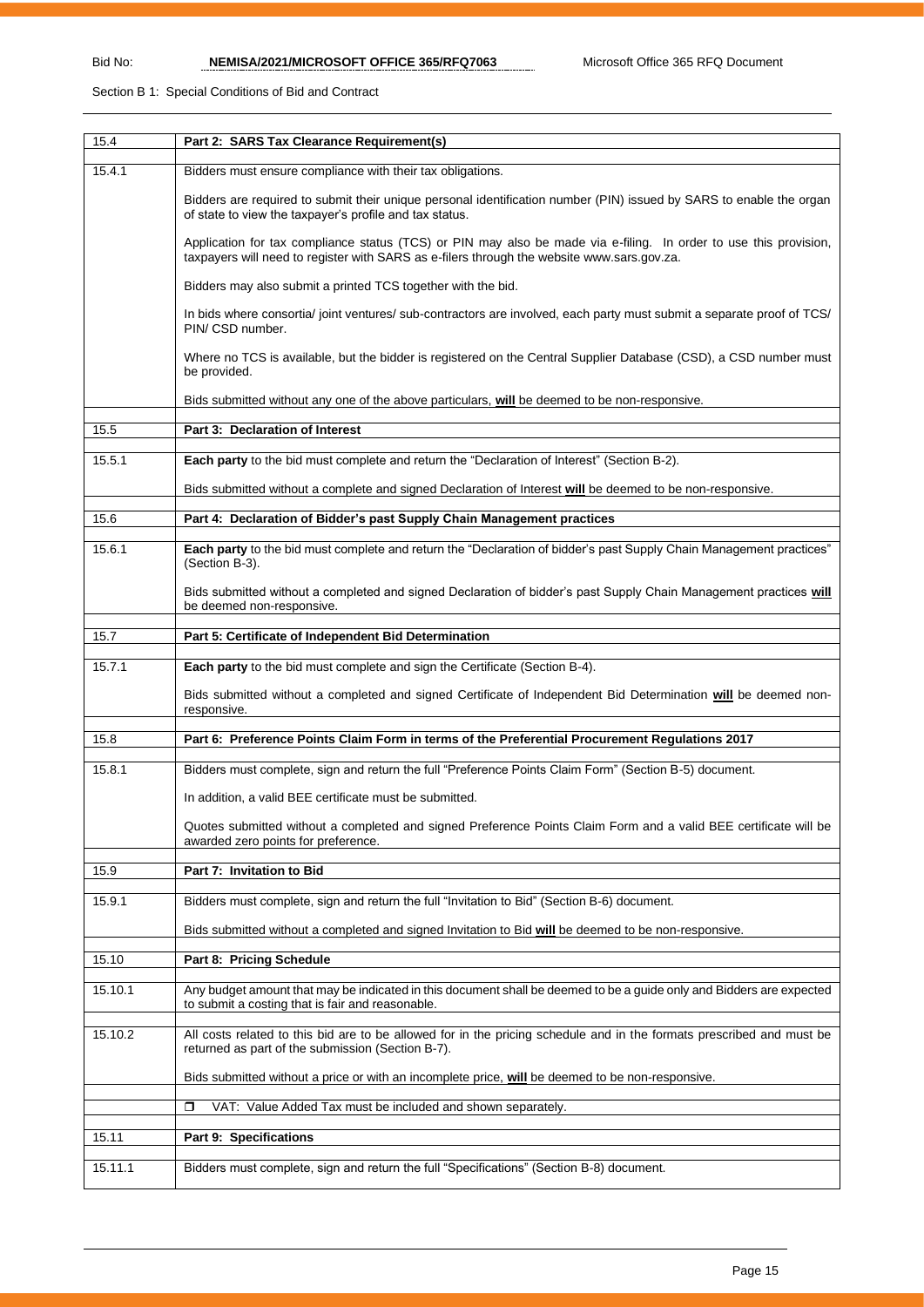Bid No: **NEMISA/2021/MICROSOFT OFFICE 365/RFQ7063** Microsoft Office 365 RFQ Document

Section B 1: Special Conditions of Bid and Contract

|         | Bids submitted without a fully completed and signed Specifications will be deemed to be non-responsive.                                              |
|---------|------------------------------------------------------------------------------------------------------------------------------------------------------|
|         |                                                                                                                                                      |
| 15.12   | Part 10: Registration on the CSD                                                                                                                     |
|         |                                                                                                                                                      |
| 15.12.1 | In this part, bidders must submit proof of their registration, or proof that they have applied for registration on the Central<br>Supplier Database. |
|         | Bids submitted without the required proof, will be deemed to be non-responsive.                                                                      |

I/we herewith accept all the above-mentioned special conditions of the bid. If I/we do consider a deviation therefrom, I have noted those as per the instruction in paragraph 1 (General) above.

Name of Bidder:

Signature of Bidder:

Date: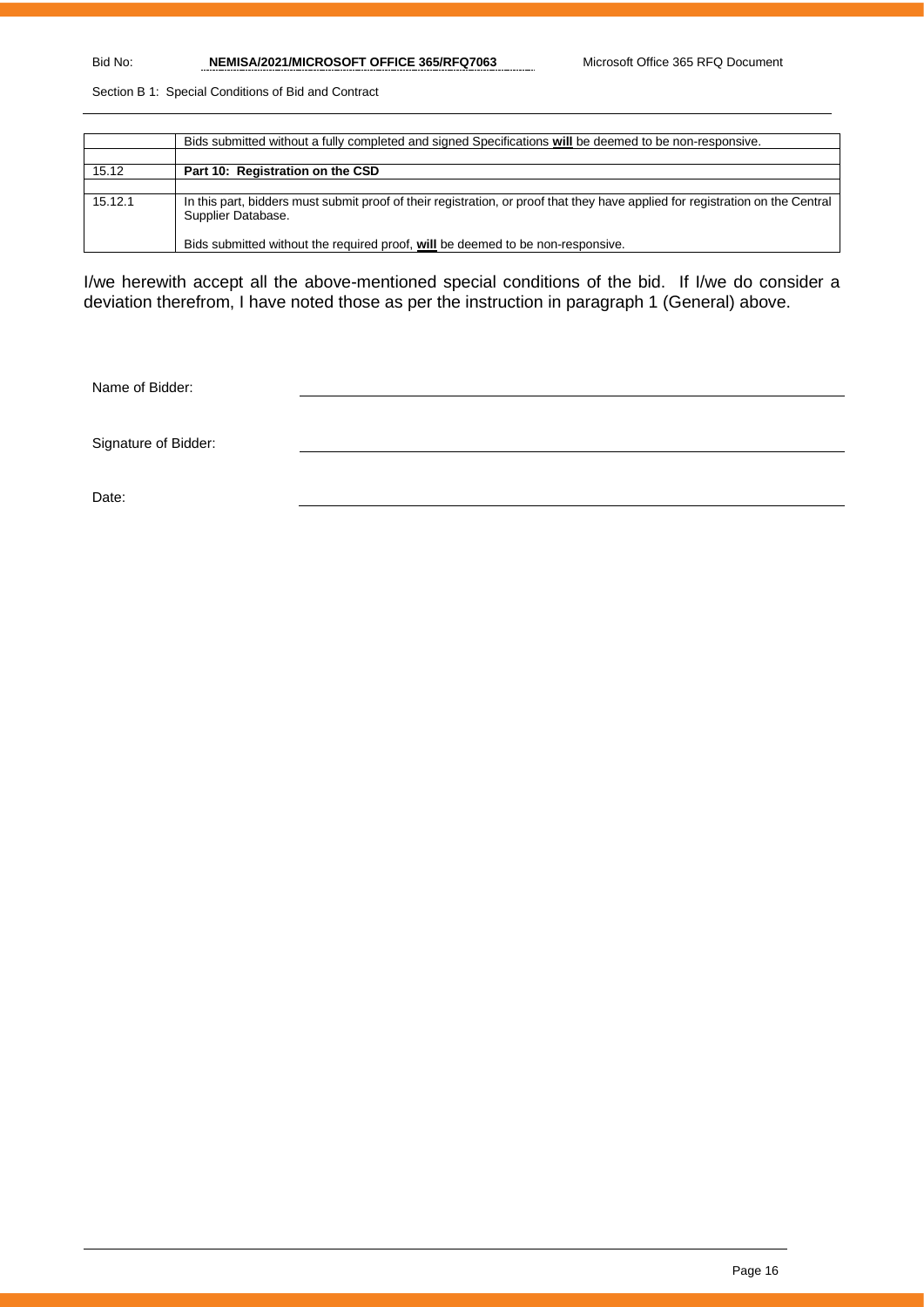**NEMISA/2021/MICROSOFT OFFICE** 

**365/RFQ7063** Microsoft Office 365 RFQ Document

Section B 2: Declaration of Interest

#### **DECLARATION OF INTEREST**

#### **Return as Part 3**

- 1. Any legal person, including persons employed by the State<sup>2</sup>, or persons having a kinship with persons employed by the State, including a blood relationship, may make an offer or offers in terms of this invitation to bid (includes a price bid, advertised competitive bid, limited bid or proposal). In view of possible allegations of favouritism, should the resulting bid, or part thereof, be awarded to persons employed by the State, or to persons connected with or related to them, it is required that the bidder or his/her authorised representative declare his/her position in relation to the evaluating/ adjudicating authority where –
- 1.1. The bidder is employed by the State; and/or
- 1.2. The bidder is a Management Board member of NEMISA and/or
- 1.3. The legal person on whose behalf the bidding document is signed, has a relationship with persons/a person who are/is involved in the evaluation and or adjudication of the bid(s), or where it is known that such a relationship exists between the person or persons for or on whose behalf the declarant acts and persons who are involved with the evaluation and or adjudication of the bid.
- 2. In order to give effect to the above, the following questionnaire must be completed and submitted with the bid.

| 2.1.                       | Full Name of bidder or his or her<br>representative:                                                                                                                                                                                                              |          |
|----------------------------|-------------------------------------------------------------------------------------------------------------------------------------------------------------------------------------------------------------------------------------------------------------------|----------|
| 2.2.                       | Identity Number:                                                                                                                                                                                                                                                  |          |
| 2.3.                       | Position occupied in the Company (director,<br>trustee, shareholder, $etc3$ :                                                                                                                                                                                     |          |
| 2.4.                       | Company Registration Number:                                                                                                                                                                                                                                      |          |
| 2.5.                       | Tax Reference Number:                                                                                                                                                                                                                                             |          |
| 2.6.<br>2.6.1.             | <b>VAT Registration Number:</b><br>The names of all directors/ trustees/ shareholders/ members, their individual identity numbers, tax reference numbers<br>and, if applicable, employee/ persal numbers must be indicated in paragraph 3 below                   |          |
| 2.7.                       | Are you or any person connected with the bidder presently employed by the State?                                                                                                                                                                                  | YES / NO |
| 2.7.1.                     | If so, furnish the following particulars                                                                                                                                                                                                                          |          |
|                            | Name of person/ director/ trustee/<br>п<br>shareholder/ member:<br>Name of State institution at which you<br>Π<br>or the person connected to the bidder is<br>employed:<br>Position occupied<br>in<br>the<br>State<br>σ<br>institution:<br>Any other particulars: |          |
| 2.7.2.                     | If you are presently employed by the state, did you obtain the appropriate authority to undertake<br>remunerative work outside employment in the public sector?                                                                                                   | YES / NO |
| $2.7.2.1$ .                | If yes, did you attach proof of such authority to the bid document?                                                                                                                                                                                               | YES / NO |
| <sup>2</sup> "State" means |                                                                                                                                                                                                                                                                   |          |

- (a) Any national or provincial department, national or provincial public entity or constitutional institution within the meaning of the Public Finance Management Act, 1999 (Act No 1 of 1999);
- (b) Any municipality or municipal entity;
- 
- (c) Provincial legislature; National Assembly or the National Council of Provinces;
- (e) Parliament.

<sup>3</sup> "Shareholder" means a person who owns shares in the company and is actively involved in the management of the enterprise or business and exercises control over the enterprise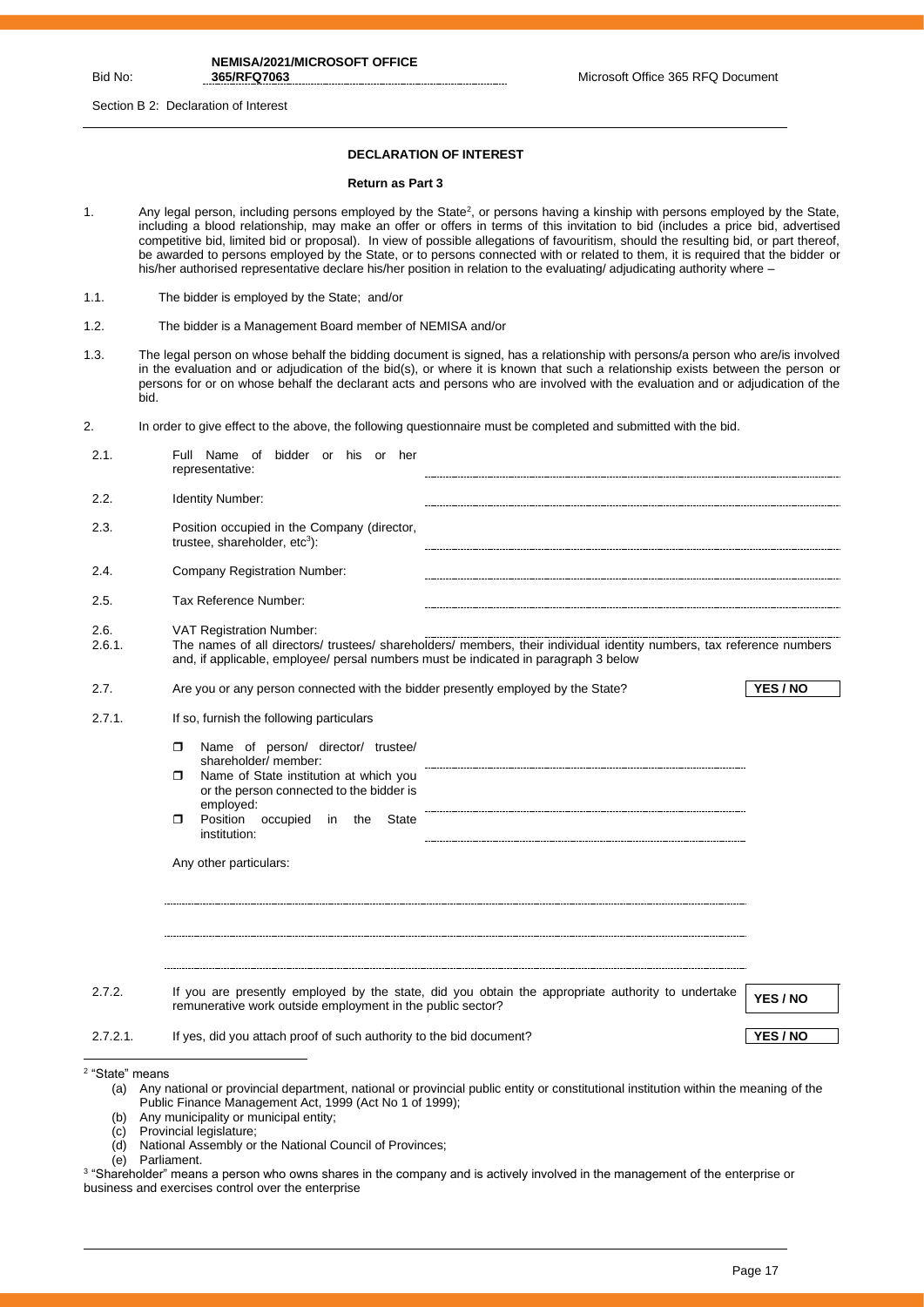|         | NEMISA/2021/MICROSOFT OFFICE |
|---------|------------------------------|
| Bid No: | 365/RFQ7063                  |
|         |                              |

**365/RFQ7063** Microsoft Office 365 RFQ Document

Section B 2: Declaration of Interest

|                  | the bid.)                                                            |                        | (Note: Failure to submit proof of such authority, where applicable, may result in the disqualification of                                                                                                     |                                 |          |
|------------------|----------------------------------------------------------------------|------------------------|---------------------------------------------------------------------------------------------------------------------------------------------------------------------------------------------------------------|---------------------------------|----------|
| 2.7.3.           | If no, furnish reasons for non-submission of such proof:             |                        |                                                                                                                                                                                                               |                                 |          |
|                  |                                                                      |                        |                                                                                                                                                                                                               |                                 |          |
|                  |                                                                      |                        |                                                                                                                                                                                                               |                                 |          |
| 2.8.             | conduct business with the State in the previous twelve (12) months?  |                        | Did you or your spouse, or any of the company's directors/shareholders/members or their spouses                                                                                                               |                                 | YES / NO |
| 2.8.1.           | If so, furnish the following particulars.                            |                        |                                                                                                                                                                                                               |                                 |          |
|                  |                                                                      |                        |                                                                                                                                                                                                               |                                 |          |
| 2.9.             |                                                                      |                        | Do you, or any person connected with the bidder, have any relationship (family, friend, other) with a<br>person employed by the State and who may be involved with the evaluation and or adjudication of this |                                 | YES / NO |
| 2.9.1.           | bid?<br>If so, furnish the following particulars.                    |                        |                                                                                                                                                                                                               |                                 |          |
|                  |                                                                      |                        |                                                                                                                                                                                                               |                                 |          |
|                  |                                                                      |                        |                                                                                                                                                                                                               |                                 |          |
| 2.10.            | or adjudication of this bid?                                         |                        | Are you, or any person connected with the bidder, aware of any relationship (family, friend, other)<br>between the bidder and any person employed by the State who may be involved with the evaluation and    |                                 | YES / NO |
| 2.10.1.          | If so, furnish the following particulars.                            |                        |                                                                                                                                                                                                               |                                 |          |
|                  |                                                                      |                        |                                                                                                                                                                                                               |                                 |          |
|                  |                                                                      |                        |                                                                                                                                                                                                               |                                 |          |
| 2.11.            | related companies whether or not they are bidding for this contract? |                        | Do you or any of the directors/shareholders/members of the company have any interest in any other                                                                                                             |                                 | YES / NO |
| 2.11.1.          | If so, furnish the following particulars.                            |                        |                                                                                                                                                                                                               |                                 |          |
|                  |                                                                      |                        |                                                                                                                                                                                                               |                                 |          |
|                  |                                                                      |                        |                                                                                                                                                                                                               |                                 |          |
| 3.               | Full details of directors/trustees/members/shareholders.             |                        |                                                                                                                                                                                                               |                                 |          |
| <b>Full Name</b> |                                                                      | <b>Identity Number</b> | Personal Tax Reference No                                                                                                                                                                                     | State Employee<br>Persal Number | Number/  |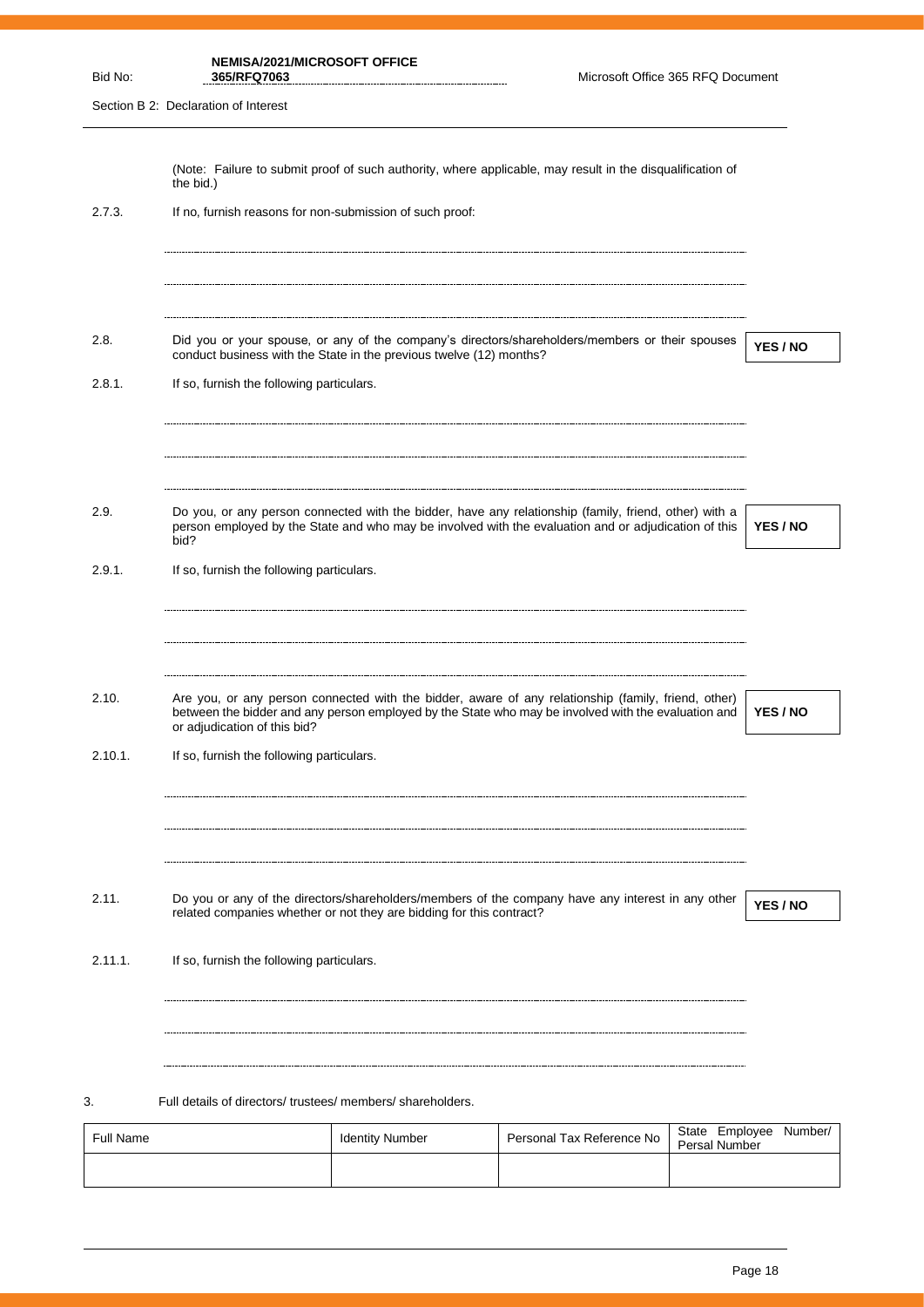# **NEMISA/2021/MICROSOFT OFFICE**

**365 RFQ Document** Microsoft Office 365 RFQ Document

Section B 2: Declaration of Interest

Bid No:

#### **DECLARATION**

I, THE UNDERSIGNED (NAME)

CERTIFY THAT THE INFORMATION FURNISHED IN PARAGRAPHS 2 AND 3 ABOVE IS CORRECT. I ACCEPT THAT THE STATE MAY REJECT THE BID OR ACT AGAINST ME IN TERMS OF PARAGRAPH 23 OF THE GENERAL CONDITIONS OF CONTRACT SHOULD THIS DECLARATION PROVE TO BE FALSE.

<u>Signature Date</u>

<u>Position</u><br>Position **Name of bidder**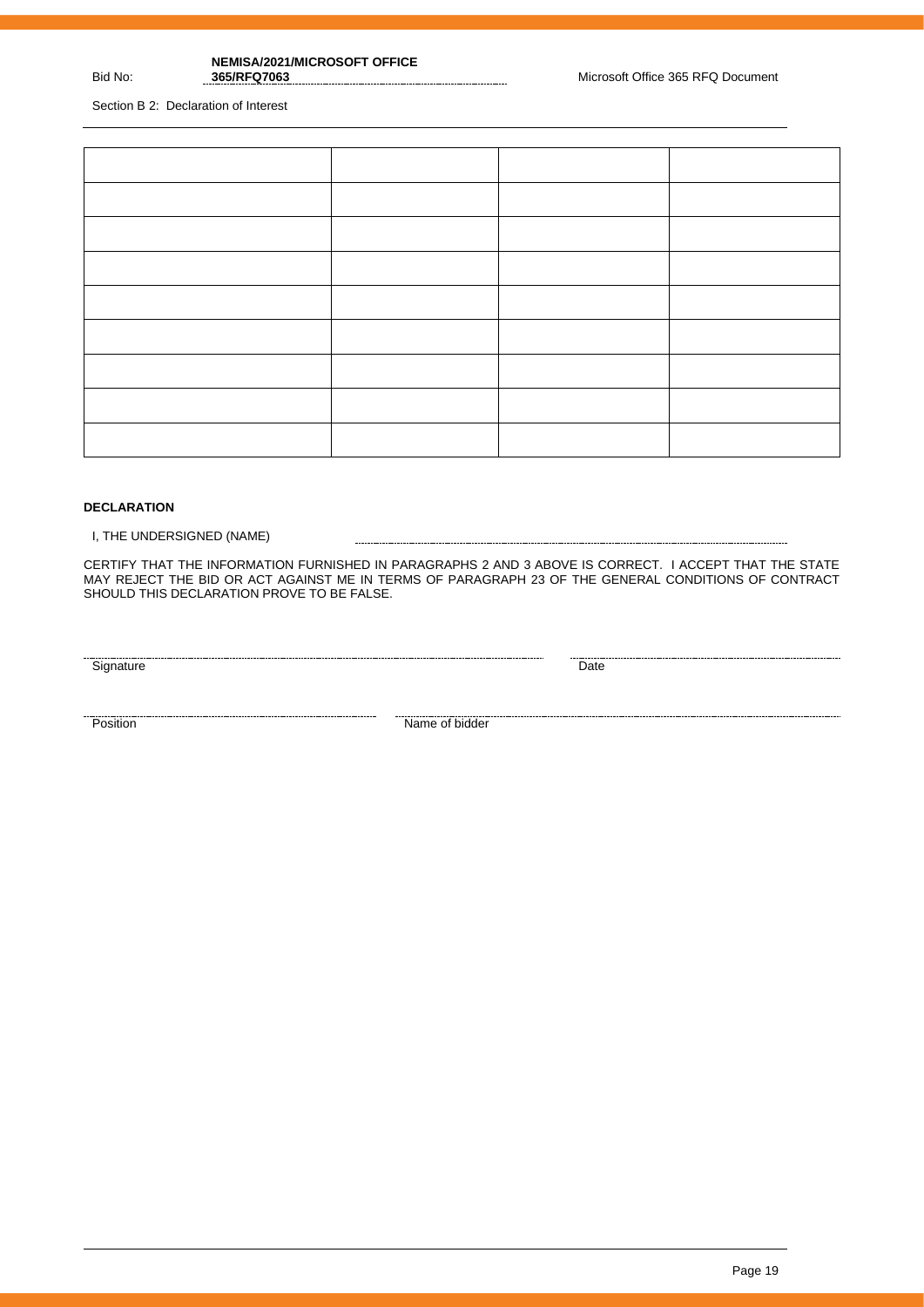Section B 3: Declaration of bidder's past SCM practices

## **DECLARATION OF BIDDER'S PAST SUPPLY CHAIN MANAGEMENT PRACTICES**

#### **Return as Part 4**

- 1 This declaration will be used by institutions to ensure that when goods and services are being procured, all reasonable steps are taken to combat the abuse of the supply chain management system.
- 2 The bid of any bidder may be disregarded if that bidder, or any of its directors have:
	- a. abused the NEMISA's supply chain management system;
	- b. committed fraud or any other improper conduct in relation to such system; or
	- c. failed to perform on any previous contract.
- 

Bid No:

3 In order to give effect to the above, the following questionnaire must be completed and submitted with the bid.

| <b>Item</b> | Question                                                                                                                                                                                                                                              | Yes           | No                  |
|-------------|-------------------------------------------------------------------------------------------------------------------------------------------------------------------------------------------------------------------------------------------------------|---------------|---------------------|
| 3.1         | Is the bidder or any of its directors listed on the National Treasury's database of Restricted Suppliers<br>as companies or persons prohibited from doing business with the public sector?                                                            | Yes<br>$\Box$ | <b>No</b><br>$\Box$ |
|             | (Companies or persons who are listed on this database were informed in writing of this<br>restriction by the Accounting Officer/ authority of the institution that imposed the restriction<br>after the <i>audi alteram partem</i> rule was applied). |               |                     |
|             | The database of Restricted Suppliers now resides on the National Treasury's website<br>(www.reatury.gov.za) and can be accessed by clicking on its link at the bottom of the<br>homepage.                                                             |               |                     |
| 3.1.1       | If so, furnish particulars:                                                                                                                                                                                                                           |               |                     |
| 3.2         | Is the bidder or any of its directors listed on the Register for Tender Defaulters in terms of section 29<br>of the Prevention and Combating of Corrupt Activities Act (No 12 of 2004)?                                                               | Yes<br>п      | <b>No</b><br>п      |
|             | The Register for Tender Defaulters can be accessed on the National Treasury's website,<br>(www.treasury.gov.za) by clicking on its link at the bottom of the homepage.                                                                                |               |                     |
| 3.2.1       | If so, furnish particulars:                                                                                                                                                                                                                           |               |                     |
| 3.3         | Was the bidder or any of its directors convicted by a court of law (including a court outside of the<br>Republic of South Africa) for fraud or corruption during the past five years?                                                                 | Yes<br>п      | No<br>$\Box$        |
| 3.3.1       | If so, furnish particulars:                                                                                                                                                                                                                           |               |                     |
| 3.4         | Was any contract between the bidder and any organ of state terminated during the past five years on<br>account of failure to perform on or comply with the contract?                                                                                  | Yes<br>п      | No<br>$\Box$        |
| 3.4.1       | If so, furnish particulars:                                                                                                                                                                                                                           |               |                     |

### **CERTIFICATION**

I, THE UNDERSIGNED (FULL NAME) …………………………………………………………………………………………. CERTIFY THAT THE INFORMATION FURNISHED ON THIS DECLARATION FORM IS TRUE AND CORRECT.

I ACCEPT THAT, IN ADDITION TO CANCELLATION OF A CONTRACT, ACTION MAY BE TAKEN AGAINST ME SHOULD THIS DECLARATION PROVE TO BE FALSE.

Signature Date

names and the state of Bidder and Science of Bidder Position and Science of Bidder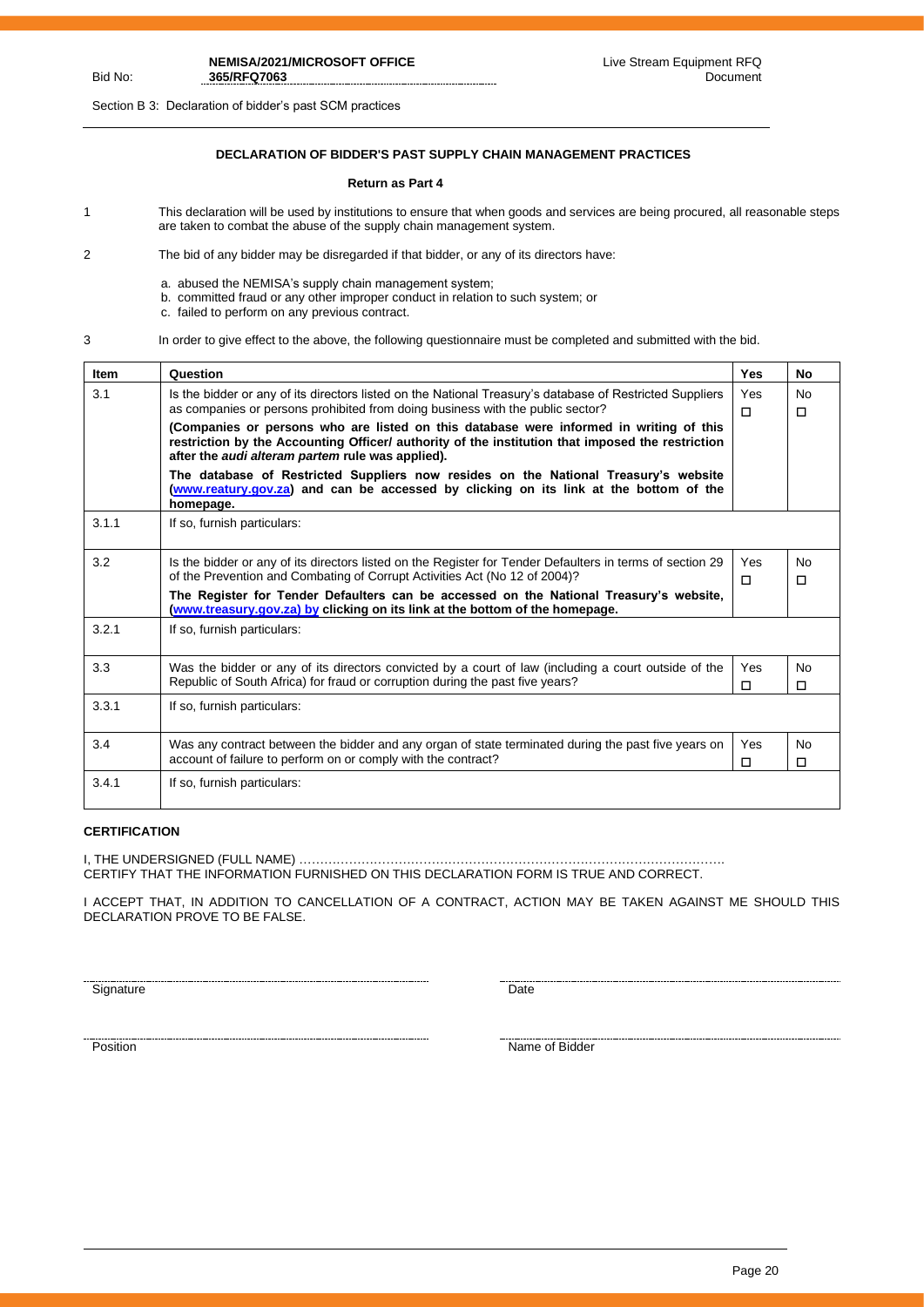#### Bid No:

**NEMISA/2021/MICROSOFT OFFICE 365/RFQ7063**

Section B 4: Certificate of Independent Bid Determination

#### **CERTIFICATE OF INDEPENDENT BID DETERMINATION Return as Part 5**

I, the undersigned, in submitting the accompanying bid:

| NEMISA/2021/MICROSOFT OFFICE 365/RFQ7063 – REQUEST FOR PROVISION OF MICROSOFT OFFICE 365 A5 WITHOUT AUDIO |  |
|-----------------------------------------------------------------------------------------------------------|--|
| CONFERENCING FOR FACULTY                                                                                  |  |
| (Bid Number and Description)                                                                              |  |

in response to the invitation for the bid made by:

| <b>NEMISA</b>         |                                                                                                                                                                                                                                                                                                                                                                                                                |
|-----------------------|----------------------------------------------------------------------------------------------------------------------------------------------------------------------------------------------------------------------------------------------------------------------------------------------------------------------------------------------------------------------------------------------------------------|
| (Name of Institution) |                                                                                                                                                                                                                                                                                                                                                                                                                |
|                       | do hereby make the following statements that I certify to be true and complete in every respect:                                                                                                                                                                                                                                                                                                               |
|                       | I certify, on behalf of: __________<br>that:                                                                                                                                                                                                                                                                                                                                                                   |
|                       | (Name of Bidder)                                                                                                                                                                                                                                                                                                                                                                                               |
| 1.                    | I have read and I understand the contents of this Certificate;                                                                                                                                                                                                                                                                                                                                                 |
| 2.                    | I understand that the accompanying bid will be disqualified if this Certificate is found not to be true and complete in every<br>respect;                                                                                                                                                                                                                                                                      |
| 3.                    | I am authorized by the bidder to sign this Certificate, and to submit the accompanying bid, on behalf of the bidder;                                                                                                                                                                                                                                                                                           |
| 4.                    | Each person whose signature appears on the accompanying bid has been authorized by the bidder to determine the terms<br>of, and to sign the bid, on behalf of the bidder;                                                                                                                                                                                                                                      |
| 5.                    | For the purposes of this Certificate and the accompanying bid, I understand that the word "competitor" shall include any<br>individual or organization, other than the bidder, whether or not affiliated with the bidder, who:                                                                                                                                                                                 |
|                       | has been requested to submit a bid in response to this bid invitation;<br>◘<br>$\Box$<br>could potentially submit a bid in response to this bid invitation, based on their qualifications, abilities or experience;<br>and                                                                                                                                                                                     |
|                       | provides the same goods and services as the bidder and/or is in the same line of business as the bidder<br>$\Box$                                                                                                                                                                                                                                                                                              |
| 6.                    | The bidder has arrived at the accompanying bid independently from, and without consultation, communication, agreement<br>or arrangement with any competitor. However communication between partners in a joint venture or consortium <sup>4</sup> will not be<br>construed as collusive bidding.                                                                                                               |
| 7.                    | In particular, without limiting the generality of paragraphs 6 above, there has been no consultation, communication,<br>agreement or arrangement with any competitor regarding:                                                                                                                                                                                                                                |
|                       | σ<br>prices;<br>$\Box$<br>geographical area where product or service will be rendered (market allocation)<br>methods, factors or formulas used to calculate prices;<br>ο<br>the intention or decision to submit or not to submit, a bid;<br>σ<br>the submission of a bid which does not meet the specifications and conditions of the bid; or<br>$\Box$<br>ο<br>bidding with the intention not to win the bid. |
| 8.                    | In addition, there have been no consultations, communications, agreements or arrangements with any competitor regarding<br>the quality, quantity, specifications and conditions or delivery particulars of the products or services to which this bid<br>invitation relates.                                                                                                                                   |
| 9.                    | The terms of the accompanying bid have not been, and will not be, disclosed by the bidder, directly or indirectly, to any<br>competitor, prior to the date and time of the official bid opening or of the awarding of the contract.                                                                                                                                                                            |

<sup>&</sup>lt;sup>4</sup> Joint venture or Consortium means an association of persons for the purpose of combining their expertise, property, capital, efforts, skill and knowledge in an activity for the execution of a contract.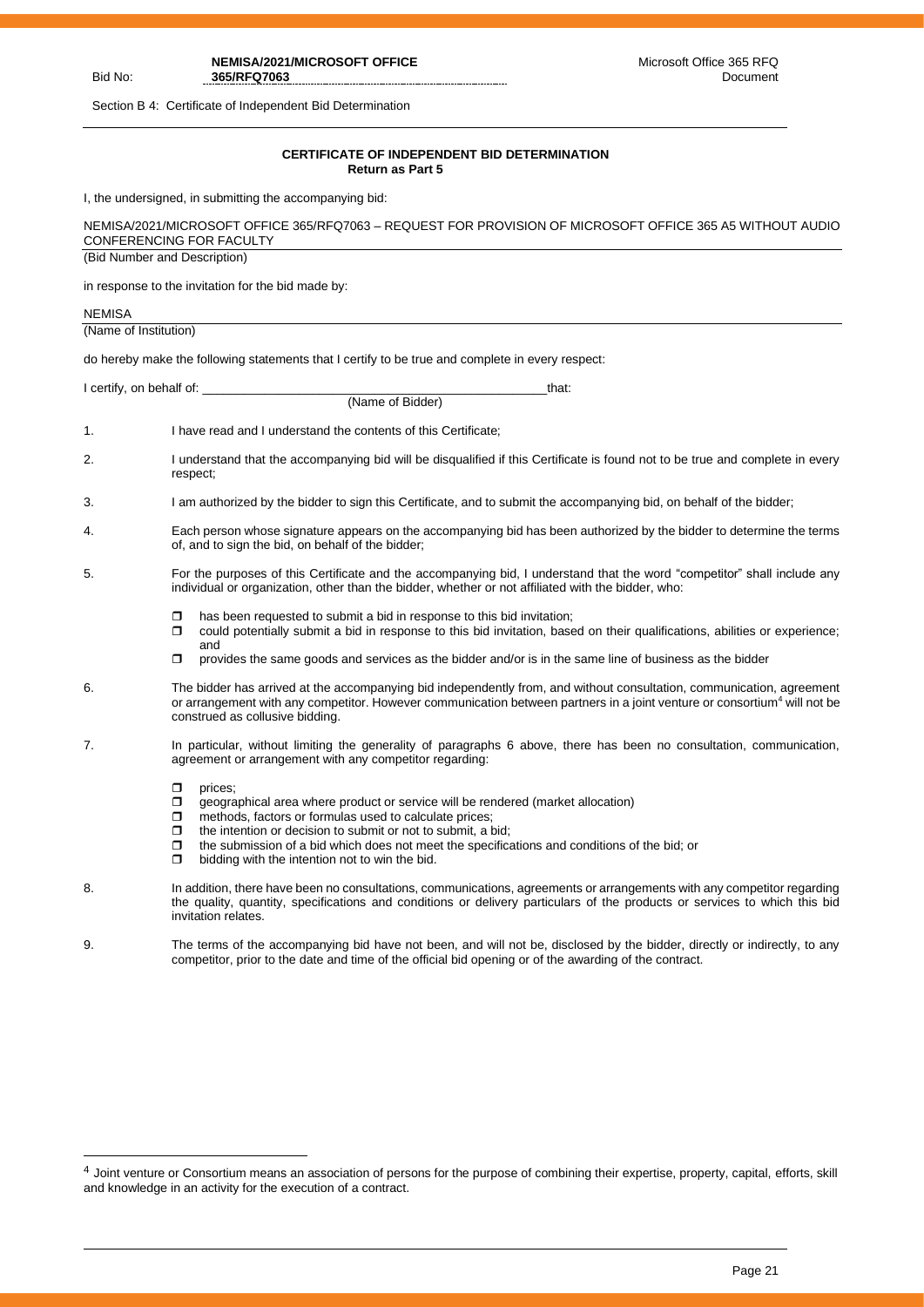Section B 4: Certificate of Independent Bid Determination

10. I am aware that, in addition and without prejudice to any other remedy provided to combat any restrictive practices related to bids and contracts, bids that are suspicious will be reported to the Competition Commission for investigation and possible imposition of administrative penalties in terms of section 59 of the Competition Act No 89 of 1998 and or may be reported to the National Prosecuting Authority (NPA) for criminal investigation and or may be restricted from conducting business with the public sector for a period not exceeding ten (10) years in terms of the Prevention and Combating of Corrupt Activities Act No 12 of 2004 or any other applicable legislation.

| ,,,,, |
|-------|

11.

…………………………………………………. ………………………………… Position Name of Bidder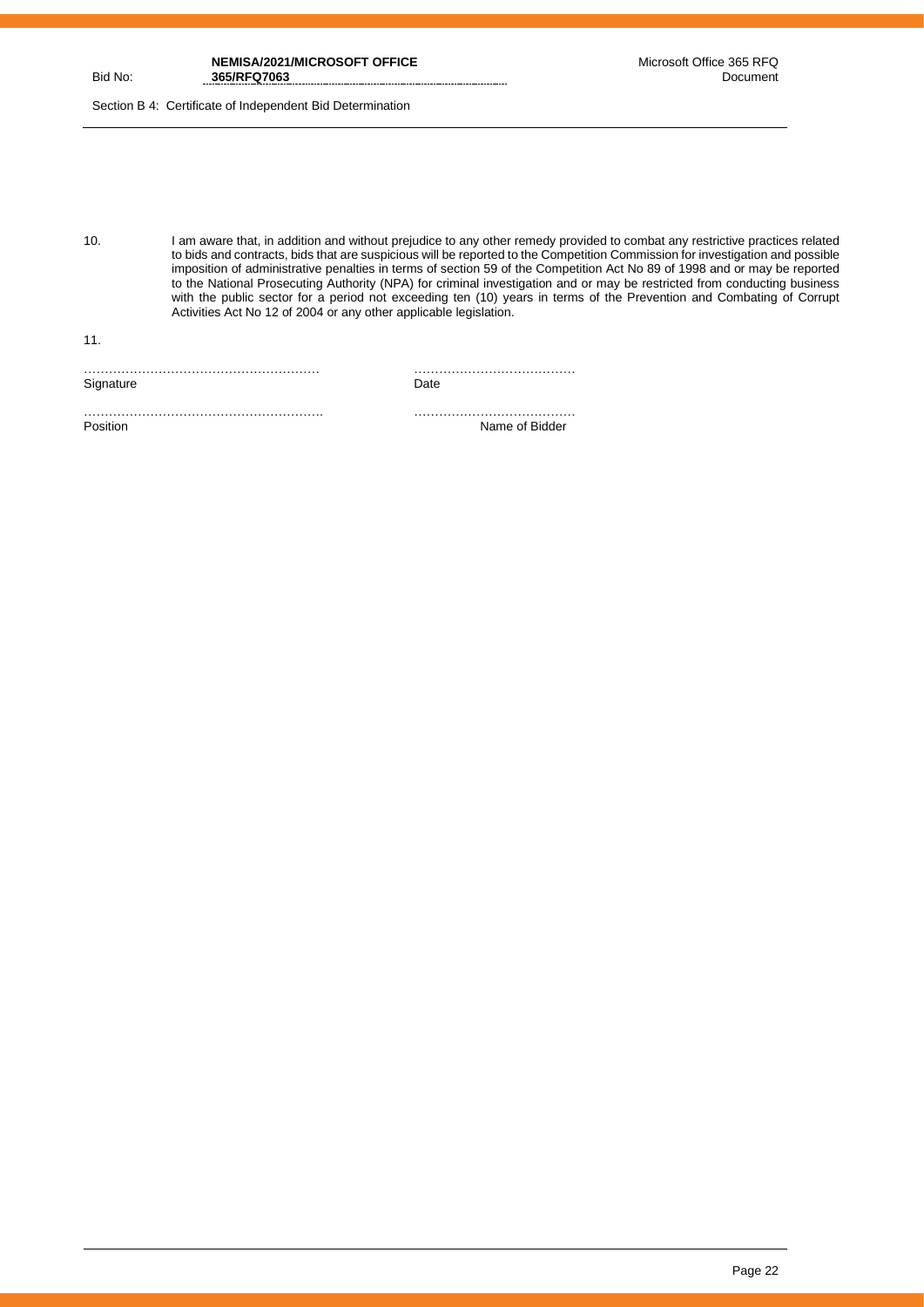Section B 5: Preference Points Claim Form ito the Preferential Procurement Regulations 2011

#### **PREFERENCE POINTS CLAIM FORM IN TERMS OF THE PREFERENTIAL PROCUREMENT REGULATIONS 2017**

#### **Return as Part 6**

**NB: BEFORE COMPLETING THIS FORM, BIDDERS MUST STUDY THE GENERAL CONDITIONS, DEFINITIONS AND DIRECTIVES APPLICABLE IN RESPECT OF B-BBEE, AS PRESCRIBED IN THE PREFERENTIAL PROCUREMENT REGULATIONS, 2017.** 

#### **1. GENERAL CONDITIONS**

- 1.1 The following preference point systems are applicable to all bids:
	- the 80/20 system for requirements with a Rand value of up to R50 000 000 (all applicable taxes included); and
	- the 90/10 system for requirements with a Rand value above R50 000 000 (all applicable taxes included).
- 1.2 The value of this bid is estimated to not exceed R50 000 000 (all applicable taxes included) and therefore the 80/20 preference point system shall be applicable;
- 1.3 Points for this bid shall be awarded for:
	- (a) Price; and
	- (b) B-BBEE Status Level of Contributor.
- 1.4 The maximum points for this bid are allocated as follows:

|                                                   | <b>POINTS</b> |
|---------------------------------------------------|---------------|
| <b>PRICE</b>                                      | 80            |
| <b>B-BBEE Status Level of Contributor</b>         | 20            |
| Total points for Price and B-BBEE must not exceed | 100           |

1.5 Failure on the part of a bidder to submit proof of B-BBEE Status level of contributor together with the bid, will be interpreted to mean that preference points for B-BBEE status level of contribution are not claimed.

1.6 The purchaser reserves the right to require of a bidder, either before a bid is adjudicated or at any time subsequently, to substantiate any claim in regard to preferences, in any manner required by the purchaser.

#### **2. DEFINITIONS**

- (a) **"B-BBEE"** means broad-based black economic empowerment as defined in section 1 of the Broad-Based Black Economic Empowerment Act;
- (b) "**B-BBEE status level of contributor"** means the B-BBEE status of an entity in terms of a code of good practice on black economic empowerment, issued in terms of section 9(1) of the Broad-Based Black Economic Empowerment Act; (c) **"bid"** means a written offer in a prescribed or stipulated form in response to an invitation by an organ of state for the
- provision of goods or services, through price quotations, advertised competitive bidding processes or proposals; (d) **"Broad-Based Black Economic Empowerment Act"** means the Broad-Based Black Economic Empowerment Act,
- 2003 (Act No. 53 of 2003); (e) **"EME"** means an Exempted Micro Enterprise in terms of a code of good practice on black economic empowerment
- issued in terms of section 9 (1) of the Broad-Based Black Economic Empowerment Act; (f) **"functionality"** means the ability of a tenderer to provide goods or services in accordance with specifications as set out in the tender documents.
- (g) **"prices"** includes all applicable taxes less all unconditional discounts;
- 
- (h) **"proof of B-BBEE status level of contributor"** means:<br>1) B-BBEE Status level certificate issued by an auth B-BBEE Status level certificate issued by an authorized body or person;
	-
	- 2) A sworn affidavit as prescribed by the B-BBEE Codes of Good Practice;<br>3) Any other requirement prescribed in terms of the B-BBEE Act: Any other requirement prescribed in terms of the B-BBEE Act;
	-
- (i) **"QSE"** means a qualifying small business enterprise in terms of a code of good practice on black economic empowerment issued in terms of section 9 (1) of the Broad-Based Black Economic Empowerment Act;
- *(j)* **"rand value"** means the total estimated value of a contract in Rand, calculated at the time of bid invitation, and includes all applicable taxes;

#### **3. POINTS AWARDED FOR PRICE**

#### **3.1 THE 80/20 OR 90/10 PREFERENCE POINT SYSTEMS**

A maximum of 80 or 90 points is allocated for price on the following basis:

**80/20 or 90/10**

$$
Ps = 80\left(1 - \frac{Pt - P \min}{P \min}\right) \qquad \text{or} \qquad \qquad Ps = 90\left(1 - \frac{Pt - P \min}{P \min}\right)
$$

**Where** 

 $\big)$ 

 $\left(1-\frac{Pt-P\min}{P}\right)$ 

 $90\left(1-\frac{Pt-P\min}{\sum_{i=1}^{n}H_i}\right)$ *P*

min

 $\setminus$  $= 90 \left( 1 - \frac{Pt - }{F} \right)$ 

 $P_s = 90 \left( 1 - \frac{Pt - P}{r} \right)$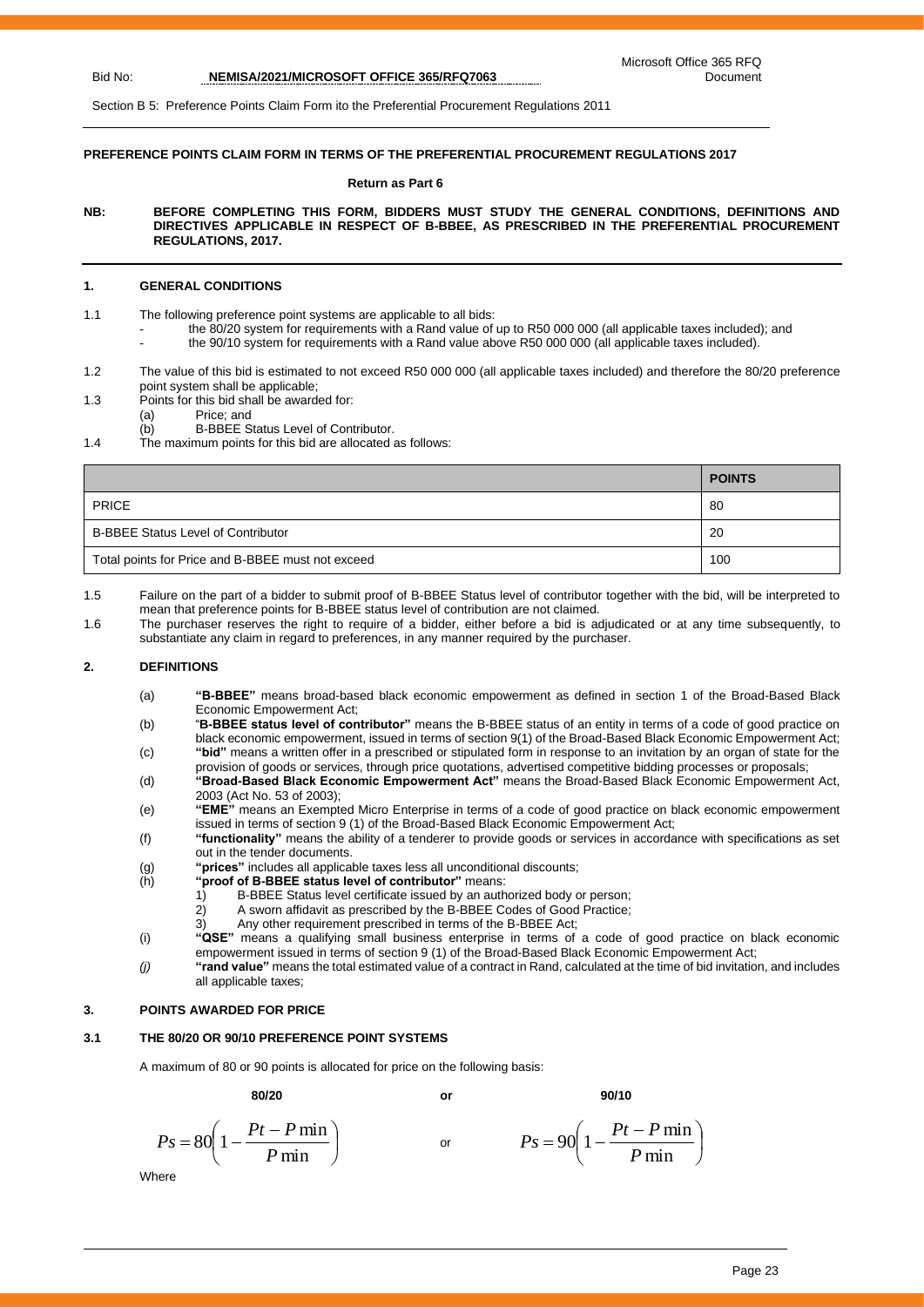Section B 5: Preference Points Claim Form ito the Preferential Procurement Regulations 2011

- Ps = Points scored for price of bid under consideration
- $Pt =$  Price of bid under consideration<br>Pmin  $=$  Price of lowest acceptable  $=$  Price of lowest acceptable bid

#### **4. POINTS AWARDED FOR B-BBEE STATUS LEVEL OF CONTRIBUTOR**

4.1 In terms of Regulation 6 (2) and 7 (2) of the Preferential Procurement Regulations, preference points must be awarded to a bidder for attaining the B-BBEE status level of contribution in accordance with the table below:

| <b>B-BBEE Status Level of Contributor</b> | <b>Number of points</b><br>(90/10 system) | <b>Number of points</b><br>(80/20 system) |
|-------------------------------------------|-------------------------------------------|-------------------------------------------|
|                                           |                                           | 20                                        |
|                                           |                                           | 18                                        |
|                                           |                                           |                                           |
|                                           |                                           |                                           |
|                                           |                                           |                                           |
|                                           |                                           |                                           |
|                                           |                                           |                                           |
|                                           |                                           |                                           |
| Non-compliant contributor                 |                                           |                                           |

#### **5. BID DECLARATION**

5.1 Bidders who claim points in respect of B-BBEE Status Level of Contribution must complete the following:

#### **6. B-BBEE STATUS LEVEL OF CONTRIBUTOR CLAIMED IN TERMS OF PARAGRAPHS 1.4 AND 4.1**

6.1 B-BBEE Status Level of Contributor: = ………….…… (maximum of 10 or 20 points) (Points claimed in respect of paragraph 6.1 must be in accordance with the table reflected in paragraph 4.1 and must be substantiated by relevant proof of B-BBEE status level of contributor.

#### **7. SUB-CONTRACTING**

7.1 Will any portion of the contract be sub-contracted?

**(***Tick applicable box***)**

| <b>YFS</b> | $\overline{M}$ |  |
|------------|----------------|--|
|------------|----------------|--|

#### 7.1.1 If yes, indicate:

- i) What percentage of the contract will be subcontracted? .........................%
- ii) The name of the sub-contractor …………………..………….…………………….
- iii) The B-BBEE status level of the sub-contractor .................................…………..
- iv) Whether the sub-contractor is an EME or QSE

#### *(Tick applicable box***)**



v) Specify, by ticking the appropriate box, if subcontracting with an enterprise in terms of the Preferential Procurement Regulations,2017:

| Designated Group: An EME or QSE which is at last 51% owned by:    | <b>EME</b> | QSE |
|-------------------------------------------------------------------|------------|-----|
|                                                                   |            |     |
| <b>Black people</b>                                               |            |     |
| Black people who are youth                                        |            |     |
| Black people who are women                                        |            |     |
| Black people with disabilities                                    |            |     |
| Black people living in rural or underdeveloped areas or townships |            |     |
| Cooperative owned by black people                                 |            |     |
| Black people who are military veterans                            |            |     |
| OR                                                                |            |     |
| Any EME                                                           |            |     |
| Any QSE                                                           |            |     |
| <b>DECLARATION WITH REGARD TO COMPANY/ FIRM</b><br>8.             |            |     |

8.1 Name of company/firm: ….……………………………………………………………….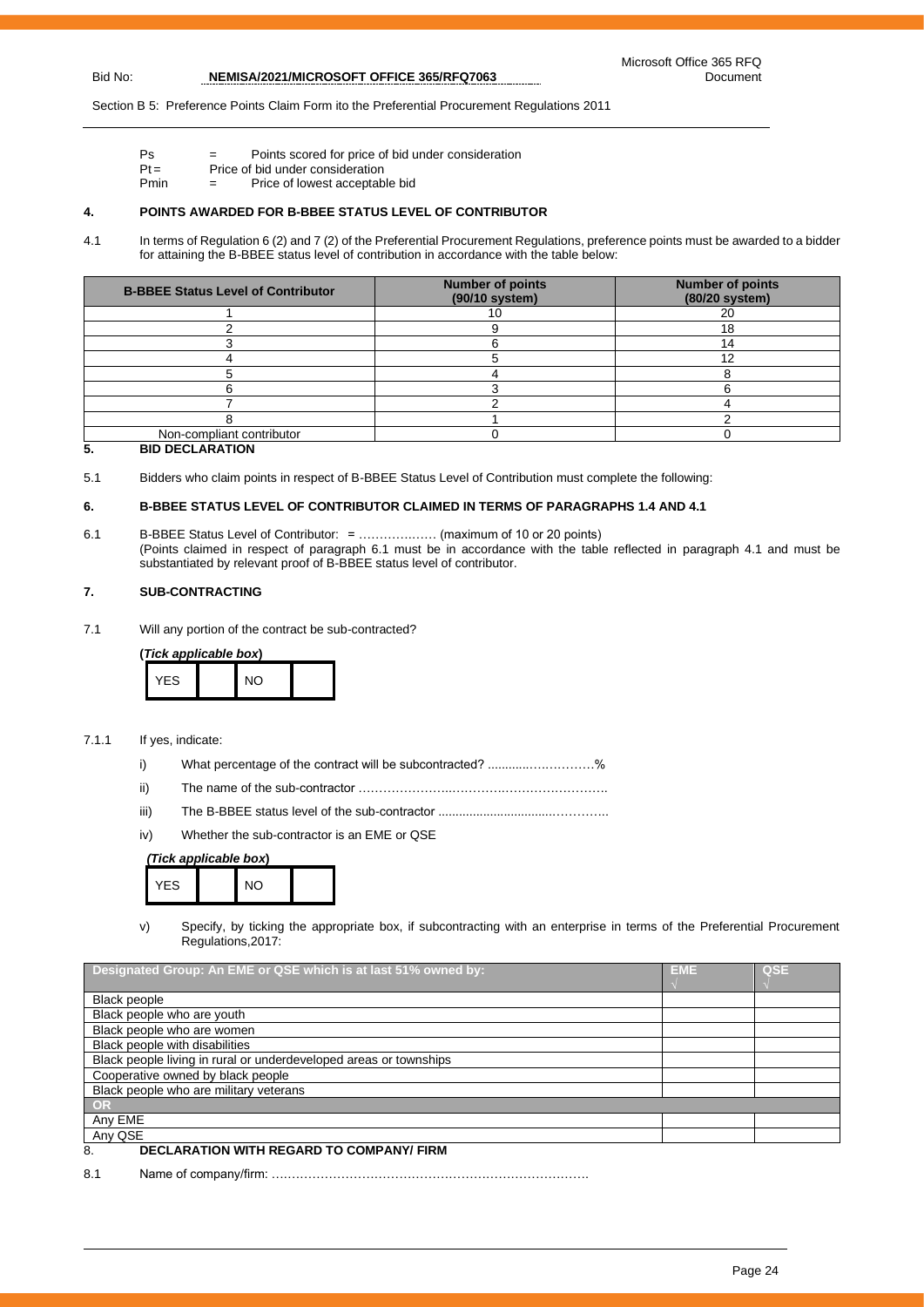Section B 5: Preference Points Claim Form ito the Preferential Procurement Regulations 2011

8.2 VAT registration number: …..……………………………….…………………………… 8.3 Company registration number: ……….……..…………….……………………………. 8.4 TYPE OF COMPANY/ FIRM **(***Tick applicable box***)** □ Partnership/ Joint Venture/ Consortium □ One person business/ sole propriety Close corporation D Company (Pty) Limited 8.5 DESCRIBE PRINCIPAL BUSINESS ACTIVITIES ……………………………………………………………………………………………… ……………………………………………………………………………………………… ………………………………………………………………………………………….….. 8.6 COMPANY CLASSIFICATION **(***Tick applicable box***)** C∴nden<br>
Manufacturer<br>
Supplier Supplier Professional service provider □ Other service providers, e.g. transporter, etc. 8.7 Total number of years the company/firm has been in business: …..………………… 8.8 I/ we, the undersigned, who is/ are duly authorised to do so on behalf of the company/firm, certify that the points claimed, based on the B-BBE status level of contributor indicated in paragraphs 1.4 and 6.1 of the foregoing certificate, qualifies the company/ firm for the preference(s) shown and I/ we acknowledge that: i) The information furnished is true and correct; ii) The preference points claimed are in accordance with the General Conditions as indicated in paragraph 1 of this form;<br>iii) In the event of a contract being awarded as a result of points claimed as shown in paragraphs

- In the event of a contract being awarded as a result of points claimed as shown in paragraphs 1.4 and 6.1, the contractor may be required to furnish documentary proof to the satisfaction of the purchaser that the claims are correct;
- iv) If the B-BBEE status level of contributor has been claimed or obtained on a fraudulent basis or any of the conditions of contract have not been fulfilled, the purchaser may, in addition to any other remedy it may have –
	- (a) disqualify the person from the bidding process;<br>(b) recover costs, losses or damages it has incurre
	- $\begin{array}{lll} \hbox{(b)} & \text{recover costs, losses or damages it has incurred or suffered as a result of that person's conduct; \\ \hbox{(c)} & \text{cancel the contract and claim any damages which it has suffered as a result of having to make les.} \end{array}$
	- cancel the contract and claim any damages which it has suffered as a result of having to make less favourable arrangements due to such cancellation;
	- (d) recommend that the bidder or contractor, its shareholders and directors, or only the shareholders and directors who acted on a fraudulent basis, be restricted by the National Treasury from obtaining business from any organ of state for a period not exceeding 10 years, after the *audi alteram partem* (hear the other side) rule has been applied; and
	- (e) forward the matter for criminal prosecution.

| <b>WITNESSES</b><br>. | .<br>SIGNATURE(S) OF BIDDERS(S)<br>DATE:<br>ADDRESS: |
|-----------------------|------------------------------------------------------|
| ◠<br>.                |                                                      |
|                       |                                                      |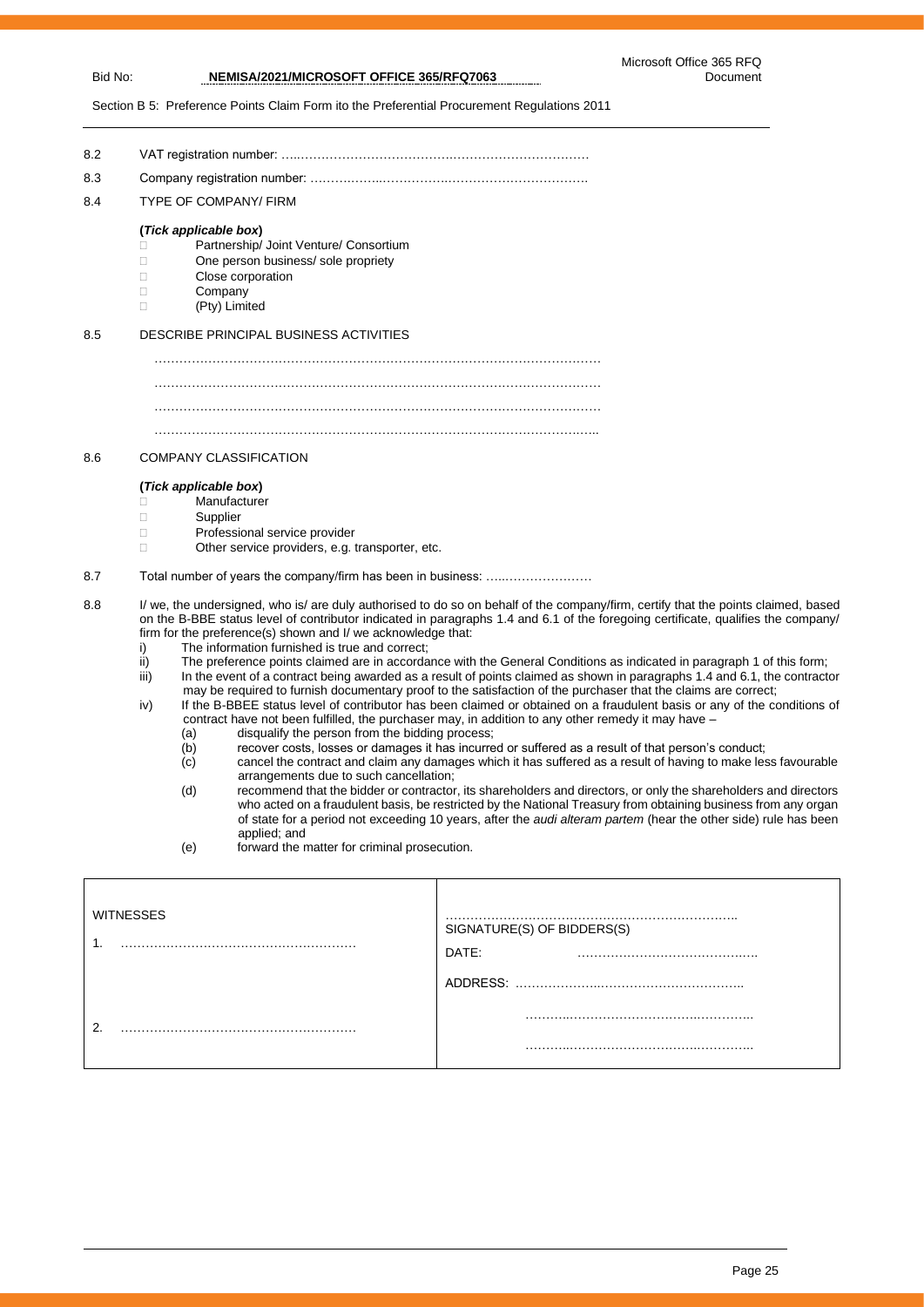$\overline{a}$ 

Section B 6: Invitation to Bid

#### **INVITATION TO BID Return as Part 7**

#### **YOU ARE HEREBY INVITED TO BID FOR REQUIREMENT OF NEMISA**

| <b>BID NO</b>                                                                           | NEMISA/2021/MICROSOFT<br>365/RFQ7063 | OFFICE | <b>CLOSING</b><br><b>DATE</b> | Wednesday 1 September<br>2021 | <b>CLOSING</b><br><b>TIME</b> | 11:00 |
|-----------------------------------------------------------------------------------------|--------------------------------------|--------|-------------------------------|-------------------------------|-------------------------------|-------|
| REQUEST FOR PROVISION OF MICROSOFT OFFICE 365 A5 WITHOUT AUDIO CONFERENCING FOR FACULTY |                                      |        |                               |                               |                               |       |

#### **All Bidders must furnish the following particulars and include it in their submission (Failure to do so may result in your bid being disqualified)**

| Name of Bidder:                                                                                                                                                                                                                                                                                                                                                                                                                                                                                                                                                                                                                                                                                              |                                                   |        |  |  |  |  |  |
|--------------------------------------------------------------------------------------------------------------------------------------------------------------------------------------------------------------------------------------------------------------------------------------------------------------------------------------------------------------------------------------------------------------------------------------------------------------------------------------------------------------------------------------------------------------------------------------------------------------------------------------------------------------------------------------------------------------|---------------------------------------------------|--------|--|--|--|--|--|
| Postal address:                                                                                                                                                                                                                                                                                                                                                                                                                                                                                                                                                                                                                                                                                              |                                                   |        |  |  |  |  |  |
| Street address:                                                                                                                                                                                                                                                                                                                                                                                                                                                                                                                                                                                                                                                                                              |                                                   |        |  |  |  |  |  |
|                                                                                                                                                                                                                                                                                                                                                                                                                                                                                                                                                                                                                                                                                                              |                                                   |        |  |  |  |  |  |
| Telephone number:                                                                                                                                                                                                                                                                                                                                                                                                                                                                                                                                                                                                                                                                                            | Code                                              | Number |  |  |  |  |  |
| Cellular number:                                                                                                                                                                                                                                                                                                                                                                                                                                                                                                                                                                                                                                                                                             |                                                   |        |  |  |  |  |  |
| Facsimile number:                                                                                                                                                                                                                                                                                                                                                                                                                                                                                                                                                                                                                                                                                            | Code                                              | Number |  |  |  |  |  |
| e-Mail address:                                                                                                                                                                                                                                                                                                                                                                                                                                                                                                                                                                                                                                                                                              |                                                   |        |  |  |  |  |  |
| VAT Registration No:                                                                                                                                                                                                                                                                                                                                                                                                                                                                                                                                                                                                                                                                                         |                                                   |        |  |  |  |  |  |
|                                                                                                                                                                                                                                                                                                                                                                                                                                                                                                                                                                                                                                                                                                              | TAX COMPLIANCE REQUIREMENTS (Tick applicable box) |        |  |  |  |  |  |
| <b>Printed TCS</b>                                                                                                                                                                                                                                                                                                                                                                                                                                                                                                                                                                                                                                                                                           | <b>SARS PIN</b>                                   | CSD No |  |  |  |  |  |
| <b>PROOF OF B-BBEE STATUS LEVEL SUBMITTED?</b><br><b>NO</b><br><b>YES</b><br>(Tick applicable box)<br><b>B-BBEE Status Level Sworn Affidavit</b><br><b>B-BBEE Status Level Verification Certificate</b><br>WHO WAS THE CERTIFICATE ISSUED BY? (Tick applicable box)<br>An Accounting Officer as contemplated in the Close Corporation Act (CCA)?<br>A verification Agency accredited by the South African National Accreditation System (SANAS)?<br>A registered Auditor?<br>NOTE: A B-BBEE Status Level Certificate/ Sworn Affidavit (For EMEs or QSEs) must be submitted in order to qualify for<br>preference points for B-BBEE<br><b>Contact details of Bidder's representative:</b><br>Name and Surname |                                                   |        |  |  |  |  |  |
| Telephone number:                                                                                                                                                                                                                                                                                                                                                                                                                                                                                                                                                                                                                                                                                            | Code                                              | Number |  |  |  |  |  |
| Cellular number:                                                                                                                                                                                                                                                                                                                                                                                                                                                                                                                                                                                                                                                                                             |                                                   |        |  |  |  |  |  |
| Facsimile number:                                                                                                                                                                                                                                                                                                                                                                                                                                                                                                                                                                                                                                                                                            | Code                                              | Number |  |  |  |  |  |
| e-Mail address:                                                                                                                                                                                                                                                                                                                                                                                                                                                                                                                                                                                                                                                                                              |                                                   |        |  |  |  |  |  |
| Confirmation                                                                                                                                                                                                                                                                                                                                                                                                                                                                                                                                                                                                                                                                                                 |                                                   |        |  |  |  |  |  |

Are you the accredited representative in South Africa for the services offered by you? **YES / NO**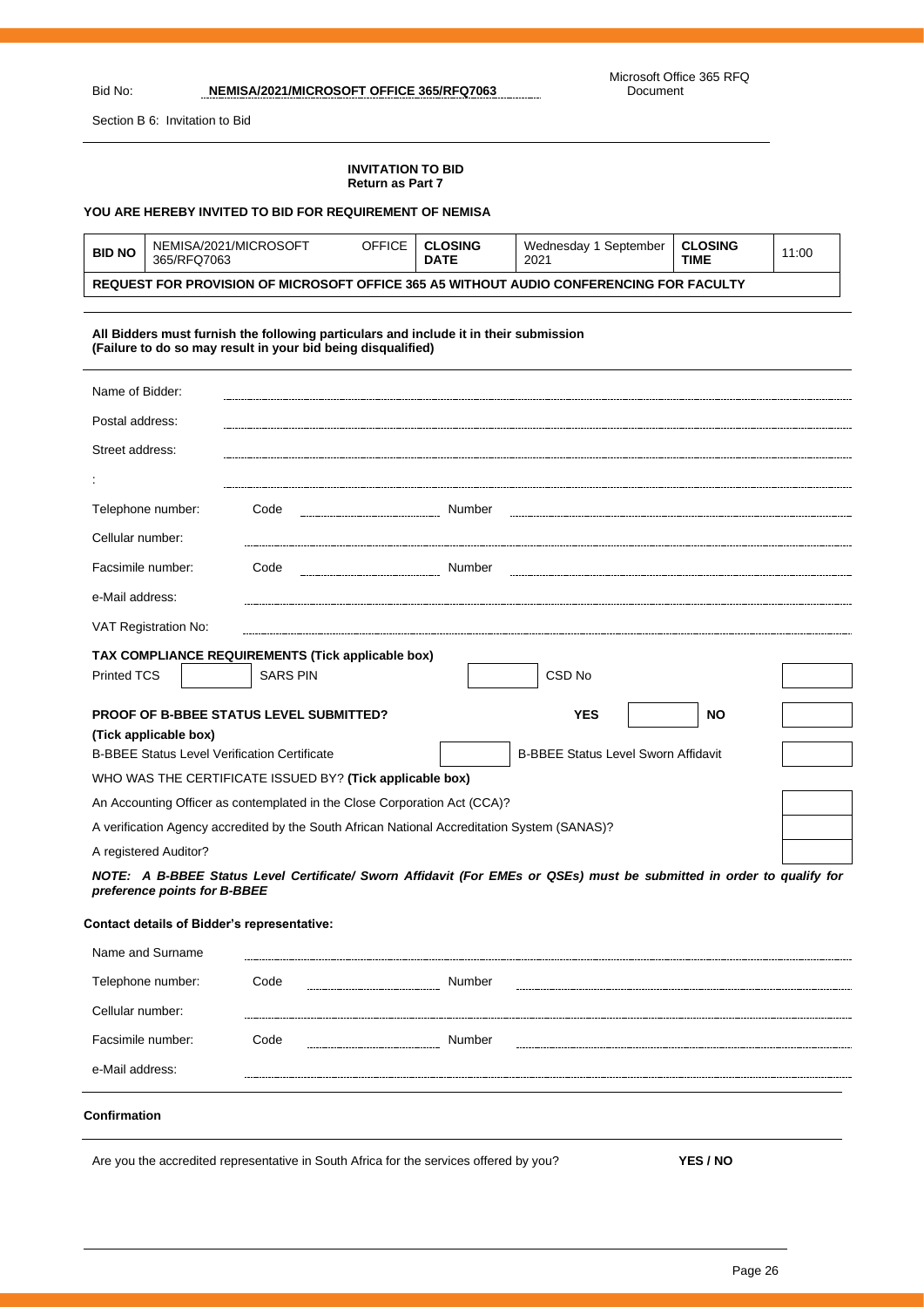Section B 6: Invitation to Bid

#### **Declaration**

I/ We have examined the information provided in your bid documents and offer to undertake the work prescribed in accordance with the requirements as set out in the bid document. The prices quoted in this bid are valid for the stipulated period. I/ We confirm the availability of the proposed team members. I/ We confirm that this bid will remain binding upon us and may be accepted by you at any time before the expiry date.

| <b>Signature of Bidder:</b>                   |          |
|-----------------------------------------------|----------|
| Date:                                         |          |
| Are you duly authorised to commit the Bidder? | YES / NO |
| Capacity under which this bid is signed       |          |
| TOTAL BID PRICE (INCLUSIVE OF VAT)            | D        |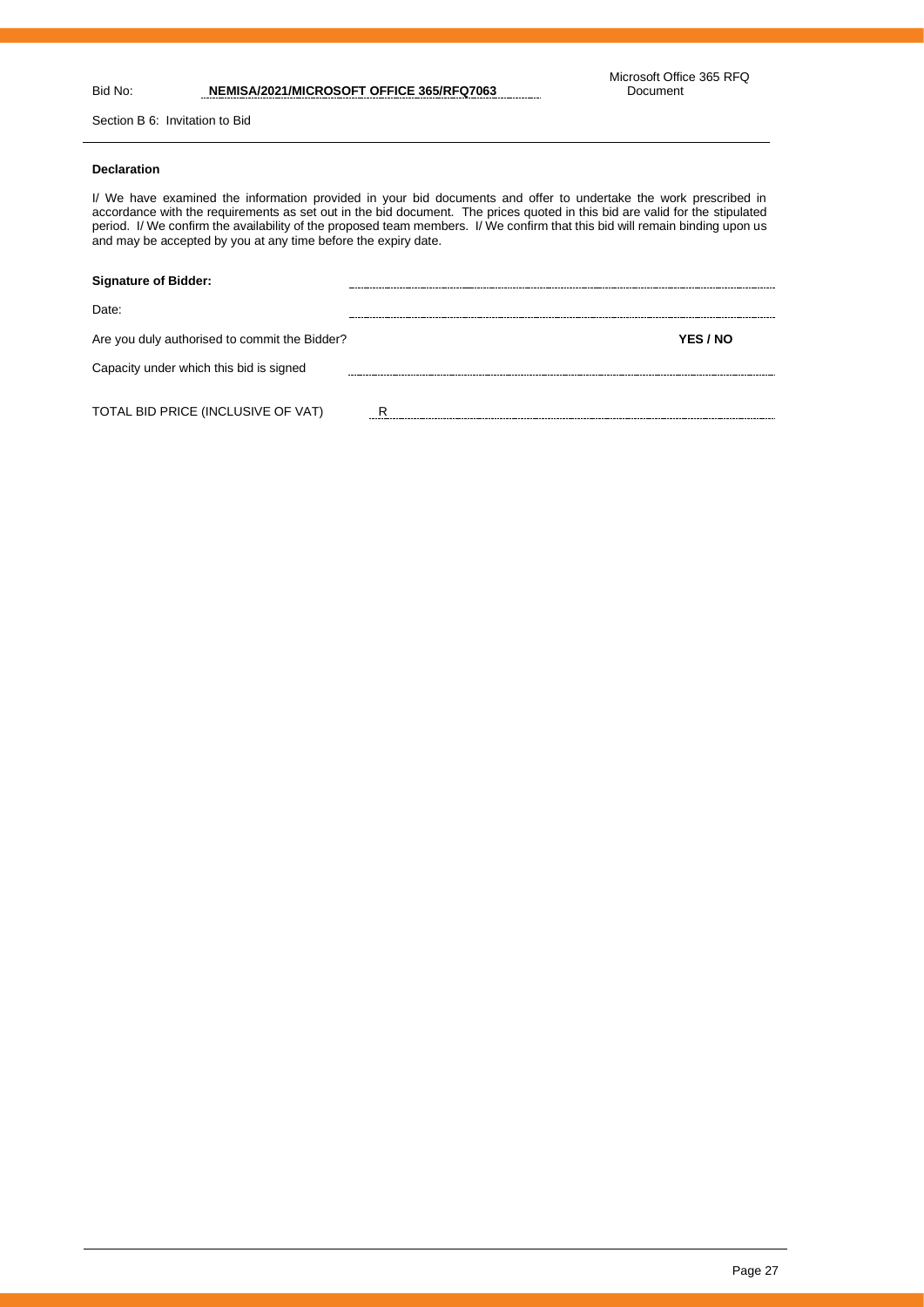Section B 8: Specifications

#### **PRICING SCHEDULE**

#### **Return as Part 8**

| <b>NAME</b>    | ΟF                                                         |
|----------------|------------------------------------------------------------|
| <b>BIDDER:</b> |                                                            |
|                |                                                            |
|                | OFFER TO BE VALID FOR 90 DAYS FROM THE CLOSING DATE OF BID |
|                |                                                            |

| <b>No</b>                                                    | <b>Description</b>  | Unit | Qty | Rate<br><b>ZAR</b><br>(Excl VAT) | <b>Total</b><br><b>ZAR</b><br>(Excl. VAT) |
|--------------------------------------------------------------|---------------------|------|-----|----------------------------------|-------------------------------------------|
| 1                                                            | <b>User License</b> |      | 85  |                                  |                                           |
| <b>Sub Total (Excluding VAT)</b>                             |                     |      |     |                                  |                                           |
| Value Added Tax (VAT) @ 15%                                  |                     |      |     |                                  |                                           |
| Total (Including VAT) (Carried forward to Invitation to Bid) |                     |      |     |                                  |                                           |

#### **SPECIFICATIONS FOR REQUEST FOR PROVISION OF MICROSOFT OFFICE 365 A5 WITHOUT AUDIO CONFERENCING FOR FACULTY**

#### **Return as Part 9**

Bidders are required to complete the tables below clearly indicating whether it complies with the minimum specifications and if not, to provide full details of the deviation to the specifications.

The completed and signed specifications must be returned with the bid. Failure to submit the completed and signed specifications will deem a bid to be non-responsive.

|    | <b>TECHNICAL SPECIFICATIONS</b>                                                                                                                                                                          |                                   |            |                                        |  |  |
|----|----------------------------------------------------------------------------------------------------------------------------------------------------------------------------------------------------------|-----------------------------------|------------|----------------------------------------|--|--|
| No |                                                                                                                                                                                                          | Comply with minimum requirements? |            |                                        |  |  |
|    | <b>Description</b>                                                                                                                                                                                       |                                   | Yes/<br>No | If No (supply details of<br>deviation) |  |  |
|    | <b>Subscription: Office 365 A5 without Audio</b><br><b>Conferencing for Faculty</b><br><b>Quantity: 85 user licenses</b><br><b>Duration:</b> 12 Months with the flexibility to add or<br>remove licenses |                                   |            |                                        |  |  |

I/ we herewith declare that the information supplied above is correct and will be binding on me/ us.